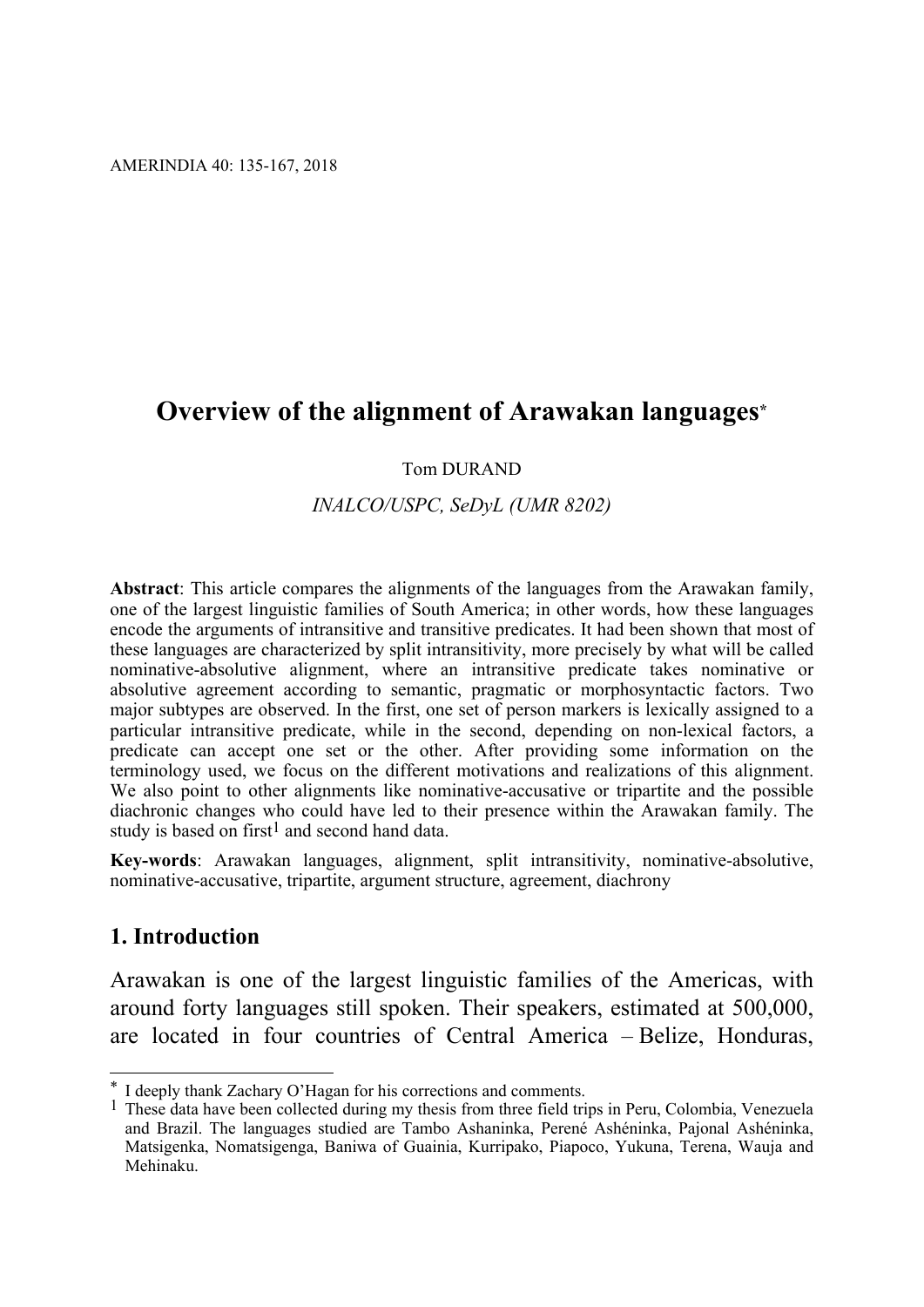Guatemala, Nicaragua – and eight countries of South America – Guyana, French Guiana, Suriname, Colombia, Venezuela, Peru, Bolivia and Brazil (Aikhenvald 1999), as shown on this map:



Figure 1: Localization of Arawakan languages

Sociolinguistic features greatly vary from one language to the other. Some count more than 100,000 speakers, like Wayuunaiki and Garifuna, whereas several have less than ten speakers – Añun, Mawayana, Baré, Resigaro, Chamikuro, Iñapari, Baure and Yawalapiti. In addition, there are great differences among Arawakan languages in terms of language contact or the teaching of those languages in schools.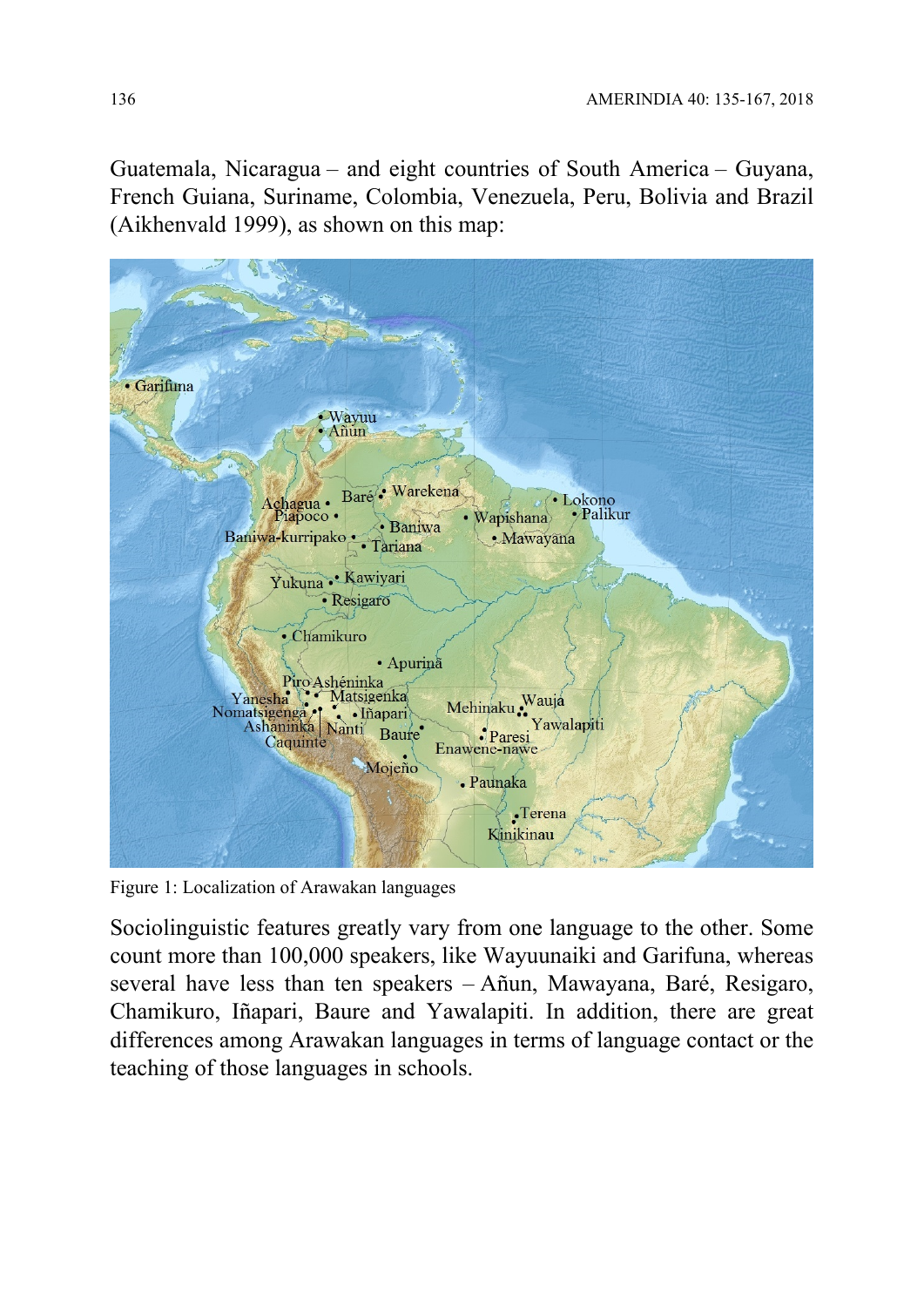I will follow Aikhenvald's (1999) classification and divide these languages into two main groups, the Northern Arawakan languages and the Southern Arawakan languages.

Concerning the general grammatical features of these languages, they are mostly agglutinating, with a clear tendency for suffixation, and headmarking. All have distinct classes on nouns and verbs, and sometimes on adjectives. In terms of nominal morphology, they have an alienable/ inalienable opposition for possession and a rich classifier system (Aikhenvald 1999). Furthermore, despite their diversity, they show clear preponderance of the argument marking on predicates. Personal affixes, and sometimes personal pronouns, are used in the common marking of arguments. Personal prefixes are used to mark a genitival relation on nouns (1), and they are also used to mark the single argument and the agent on active intransitive and transitive verbs, like (2) and (3):

Piapoco:

- (1) *Nu-ti*  1SG-eye 'My eye'
- (2) *Nu-tani-ka*  1SG-talk-REAL 'I talk'
- (3) *Nu-maida-ni*  1SG-call-3 'I called him/her/them' (own field data)2

Direct object marking on transitive verbs by personal suffixes is mostly found in the Southern Arawakan branch (example 4). In the Northern branch, personal suffixes and pronouns can be encountered (example 7). The object suffixes may differ from the prefix forms, but it is supposed that they all derive historically from a single source of (bound) pronominal forms.

As mentioned in the introduction, I consider that the alignment designates the distribution of the person markers. To determine the alignment of one language, the argument marking of intransitive and transitive predicates are to be compared. Arawakan languages are generally

<sup>1</sup> 2 The examples without references are from my field data.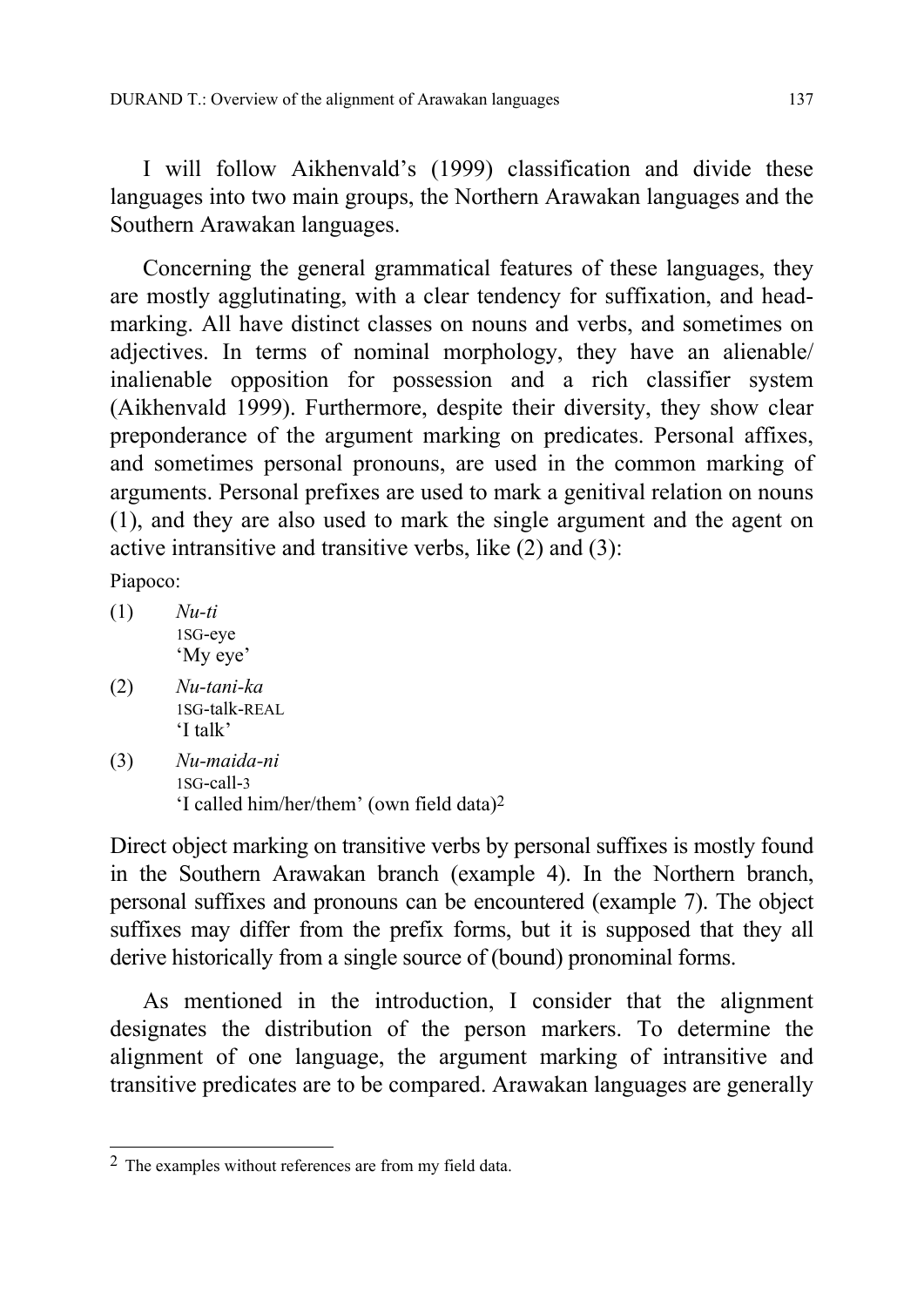characterized by split intransitivity. As such, at least two types of argument marking are to be found on intransitive verbs, as in (6) and (9):

Pajonal ashéninka:

| (4)      | I-kant-an-a-na<br>3SG.M-tell-DIR-REAL-1SG<br>'He told me'                     | Transitive verb |  |                                   |
|----------|-------------------------------------------------------------------------------|-----------------|--|-----------------------------------|
| (5)      | $Te$ $i$ -yoo-tz-i<br>NEG 3SG.M-know-EP-REAL<br>'He does not know'            |                 |  |                                   |
| (6)      | $A$ wawe-t-ak-i-na<br>be.swollen-EP-PERF-REAL-1SG<br>'I have an inflammation' |                 |  | Intransitive verb                 |
| Piapoco: |                                                                               |                 |  |                                   |
| (7)      | <i>I-wawa</i><br>3SG.NOM-want 3SG-see 1SG<br>'He wants to see me'             |                 |  | <i>i-kaka nua</i> Transitive verb |
| (8)      | $I$ -ya-ka<br>3SG-live-REAL forest-PERLAT<br>'He lived in the forest'         | anarima-ba      |  |                                   |
| (9)      | Inu-ka<br>feel.lazy-REAL 1SG<br>'I feel lazy'                                 | nua             |  | Intransitive verb                 |

Concerning non-verbal predicates, it has been shown (Danielsen 2007, Ramirez 1992) that, in general, they take this kind of argument marking to express a state or a characteristic. Then, if a non-verbal predication involves a possessed noun, we may indeed find pronominal marking of two kinds and on two levels: prefixal referring to the possessor, and suffixal referring to the single argument. Here is an illustration with two non-verbal predications:

Bahuana:

- (10) *Waituranawɨ-na* man-**1SG** 'I am a man' (Ramirez 1992: 31) (11) *ɸɨ-tsɨnawɨ-na*
- **2SG**-wife-**1SG** 'I am your wife' (Ramirez 1992: 35)

These constructions show the particularities of non-verbal predicates concerning argument marking in comparison to intransitive verbs.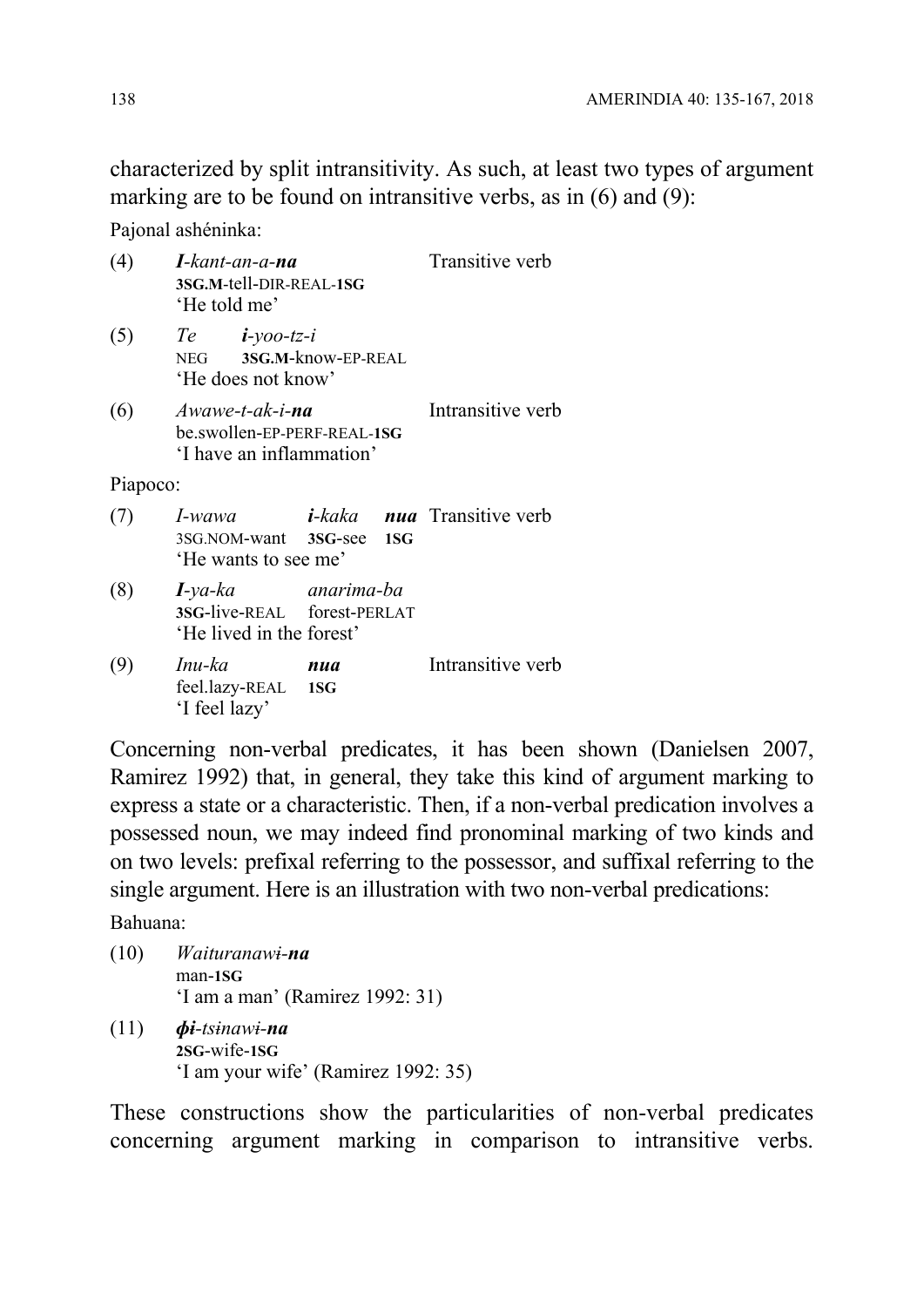Consequently, it is not sufficient to claim the alignment only by studying the verbal agreement, since the non-verbal agreement may differ. All verbal and non-verbal predications must be considered to identify the distribution of argument markings.

The alignment of Arawakan languages has been discussed in numerous grammars of these languages but quite less in more general studies (Payne 1991, Aikhenvald 1999). Besides, those studies fail to show the diversity of split intransitivity. That is why I propose in this article a new classification of split intransitivity, based on the factors motivating the split(s) and with various subtypes applicable to every language characterized by this phenomenon.

I will now present the theoretical framework for the analysis. I use Merlan's (1985) terminology, considered by Creissels (2008) as the most general and neutral. Indeed, it allows for a precise definition of morphosyntactical behavior without any semantic connotations. Here is Creissels' definition:

*Split intransitivity* is retained here as the most general, neutral and non-committal term transparently referring to situations in which verbs occurring in intransitive constructions divide into two classes characterized by a contrast in the way their single core argument S is aligned with the two core terms of the transitive construction, A and P (Creissels 2008: 142).

An important point is that this phenomenon is not restricted to intransitive verbs but to intransitive predicates.

In the majority3 of Arawakan languages, split intransitivity does not apply by case marking but by agreement, with prefixes to encode the single argument or the agent, and suffixes or postposed pronouns to encode the single argument or the patient. I will use the terms nominative and absolutive to refer respectively to the encoding of the agent of a transitive verb and to the encoding of the patient of a transitive verb. Merlan and Creissels' terminology – subjective/objective and agentive/patientive – are based too much in syntax and semantics, whereas this agreement belongs to the morphological level. Indeed, it would not be adequate to use the terms subjective/objective since it is not even sure that there are subjects

<sup>1</sup> 3 Tariana is a notable exception.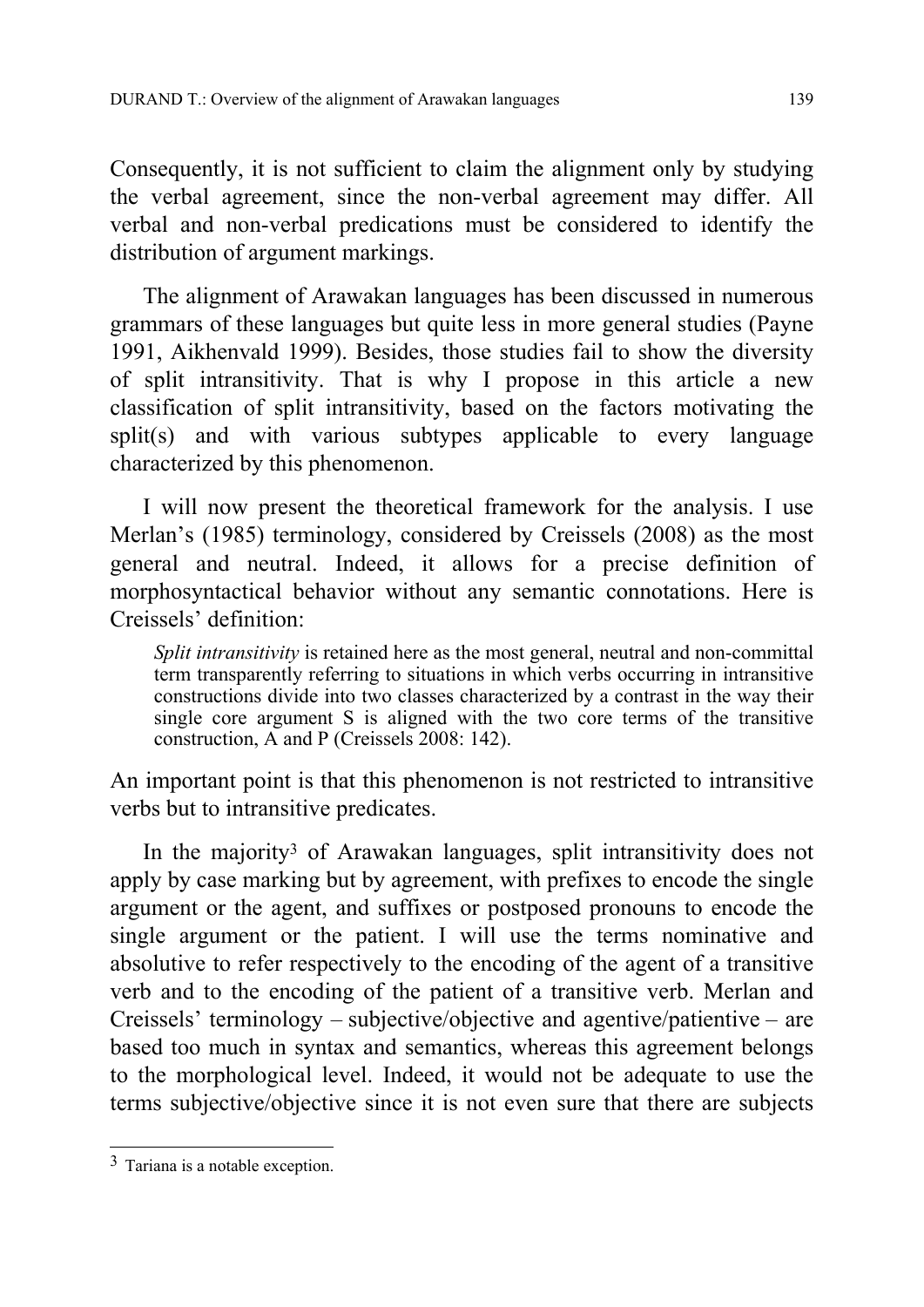and objects in these languages; or, in other words, if it occurs a hierarchization of the arguments. Concerning the use of the terms agentive and patientive, it would lead to some paradox if the split is motivated by grammatical features. For example, the agent could be encoded by a patientive marker. For these reasons, the terminology I chose seems to be the most adequate and neutral. Furthermore, since person prefixes and proclitics are used as possessives, they will be glossed as genitive to mark the genitival relation between a possessor and a possessee. In regard to annotation conventions, I will put nominative and absolutive glosses between space brackets when using other authors' examples.

Those agreement markers, nominative and absolutive, are used to name the nominative-absolutive alignment (NOM-ABS), a subtype of split intransitivity where the single argument of a monovalent predicate is encoded by either person marker of a canonical bivalent predicate, that is, nominative or absolutive. This way, we do not include split intransitivity as involving non-canonical arguments like oblique case markers, such as the dative or the locative. Indeed, even strongly NOM-ACC languages as German or Icelandic show some cases of split intransitivity with differential subject marking.

I will now present my own subdivisions of split intransitivity that have a typological aim. I claim that there are two principal types of split intransitivity. First is *lexically determined split intransitivity* (LDSI). It is the most common type in the family and corresponds to a split of intransitive predicates in several lexical classes based on the selected argument. We count three subtypes. In the first one, the split occurs within the intransitive verbs, which is why we call it verbal split. This subtype is quite similar to the split-S phenomenon proposed by Dixon (1979). In the second one, the split is motivated by the distinction between verbal and non-verbal predicates. It will be called transcategorial split. The third one is a combination of the two others. The split occurs between, on the one hand, active intransitive verbs, and on the other hand, stative intransitive verbs and non-verbal predicates. It will be named extended split.

The second principal type of split intransitivity is called *grammatically determined split intransitivity* (GDSI). In this configuration, the split does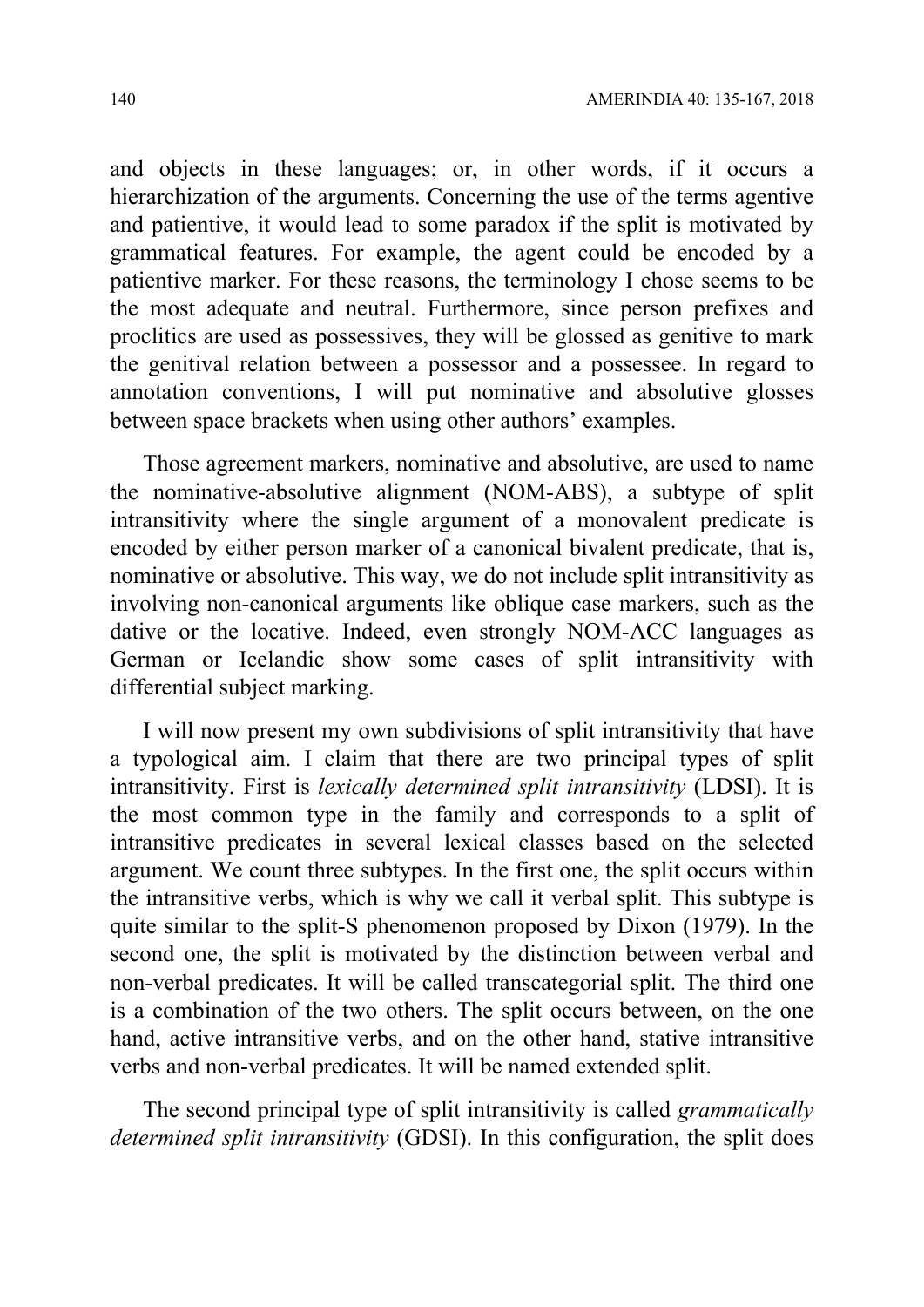not imply the creation of various lexical classes: one intransitive predicate accepts one marking or the other, depending on formal and/or functional motivations. The formal motivations compass tense, aspect and mode morphology or the syntactic position of the predicate. The functional motivations are semantic and pragmatic.4 We have there the nearest equivalent of the fluid-S languages of Dixon (1979). However, I insist on the fact that these divisions are not a departure from distinctions previously proposed in the literature.

Those two types of split intransitivity are completely compatible. A well-known example aside from Arawakan languages is Guarani, where most of intransitive predicates are characterized by lexically determined split intransitivity and at least twelve predicates characterized by grammatically determined split intransitivity (Ortiz *et al.* 1990: 101).

I will now present in the next two sections the Arawakan languages according the two major types of split, which implies that one language can be cited in both parts. In a third section, I will expose the languages whose alignments differ from NOM-ABS alignment.

## **2. Lexically determined split intransitivity**

1

It is the major split within the family. According to Aikhenvald (1999), it was the dominant split for Proto-Arawak.

As a lexical split, it is necessary to know which lexical factors motivate the split. Mithun (1991) and Primus (1999) showed that LDSI languages select one particular semantic feature, like event, volition or control. I assert that the main feature selected in Arawakan languages is event, a point of view shared by other authors such as Granadillo for Kurripako (Danielsen & Granadillo 2008) or Facundes for Apurinã (Facundes 2000). Indeed, unaccusative verbs – in other words, verbs which denote an event where the referent has no volition or control, like *sneeze* or *fall* – mainly take nominative agreement, since it is an event. Concerning non-eventive verbs, as *be prudent* or *be smart*, the absolutive is applied.

<sup>&</sup>lt;sup>4</sup> I follow here Lazard (1994) for whom semantic and pragmatic motivations have generally the same use.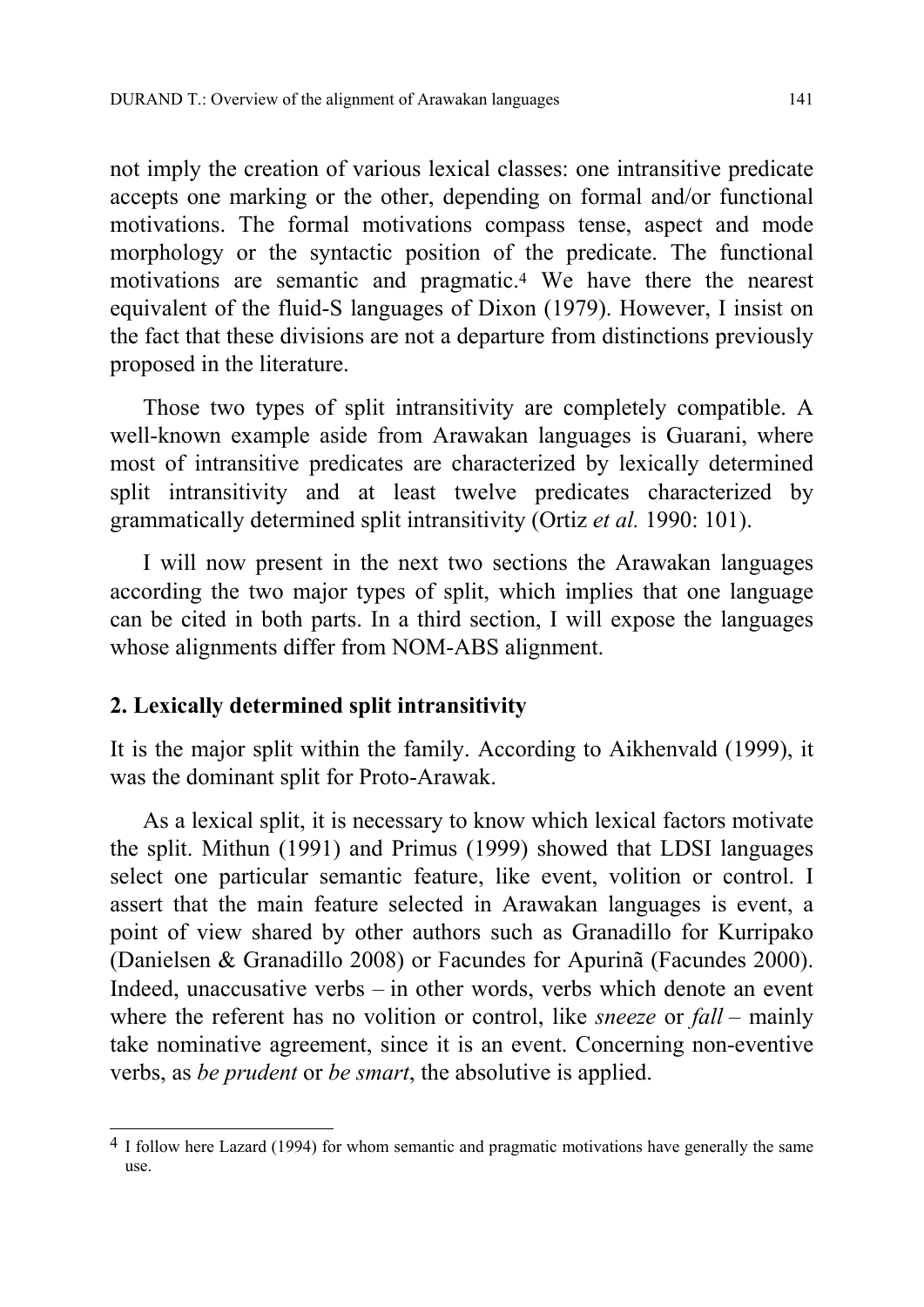In fact, the first subtype of LDSI is not present in the family. In all Arawakan languages, the absolutive marking is never restricted to verbs. Aikhenvald (1998: 362) explains, for Baniwa of Guainia,<sup>5</sup> that "almost every noun or pronoun or adjective-like root can be used as an So[unaccusative] type verb". We will illustrate this statement with Apurinã to demonstrate that this split is very common in the Arawakan family. Indeed, we can see that the nominative is attributed to an active verb in (12) and the absolutive – in Apurinã, a suffix – to a stative verb and to a non-verbal predicate in (13) and (14) respectively:

Apurinã:

- (12) *Nu-su-pe-ka-ko* Active verb **1SG[NOM]**6-go-PERF-PRED-FUT 'I'll get going.' (Facundes 2000: 122)
- (13) *Hareka-no* Stative verb be.good-**1SG.O[ABS]** 'I am good.' (Facundes 2000: 281)
- (14) *Popũka-ru-ka-ra-no* Non-verbal predicate Apurinã-F-PRED-FOC-**1SG.O[ABS]** 'I (really) am Apurinã.' (Facundes 2000: 398)

In other words, on monovalent predicates, Apurinã is characterized by a split between active verbs from one hand, and stative verbs and non-verbal predicates from the other hand. In my terminology, this type of split is qualified as extended.

Concerning the breadth of the extended split, it is found in Lokono, Bahuana, Mawayana, Yukuna, Piapoco, Tariana, Kurripako, Warekena, Bare, Baniwa of Guainia, Yavitero, Yanesha, Chamikuro, Paresi, Enawene-nawe, Apurinã and Iñapari. I will not detail every one of those languages, since the split is quite similar among them and because it has been presented by other authors. However, the identification of the extended split should be explained for some languages. The particularities of Tariana, Paresi and Enawene-nawe will be treated in Section 4.

Let us start with Piapoco and Bahuana, languages studied respectively by Reinoso (2002) and Ramirez (1992). In both of them, the absolutive

1

<sup>5</sup> Called Warekena of Xie by the author.

<sup>6</sup> To avoid confusion, my glosses are put in square brackets when situated in other researchers' examples.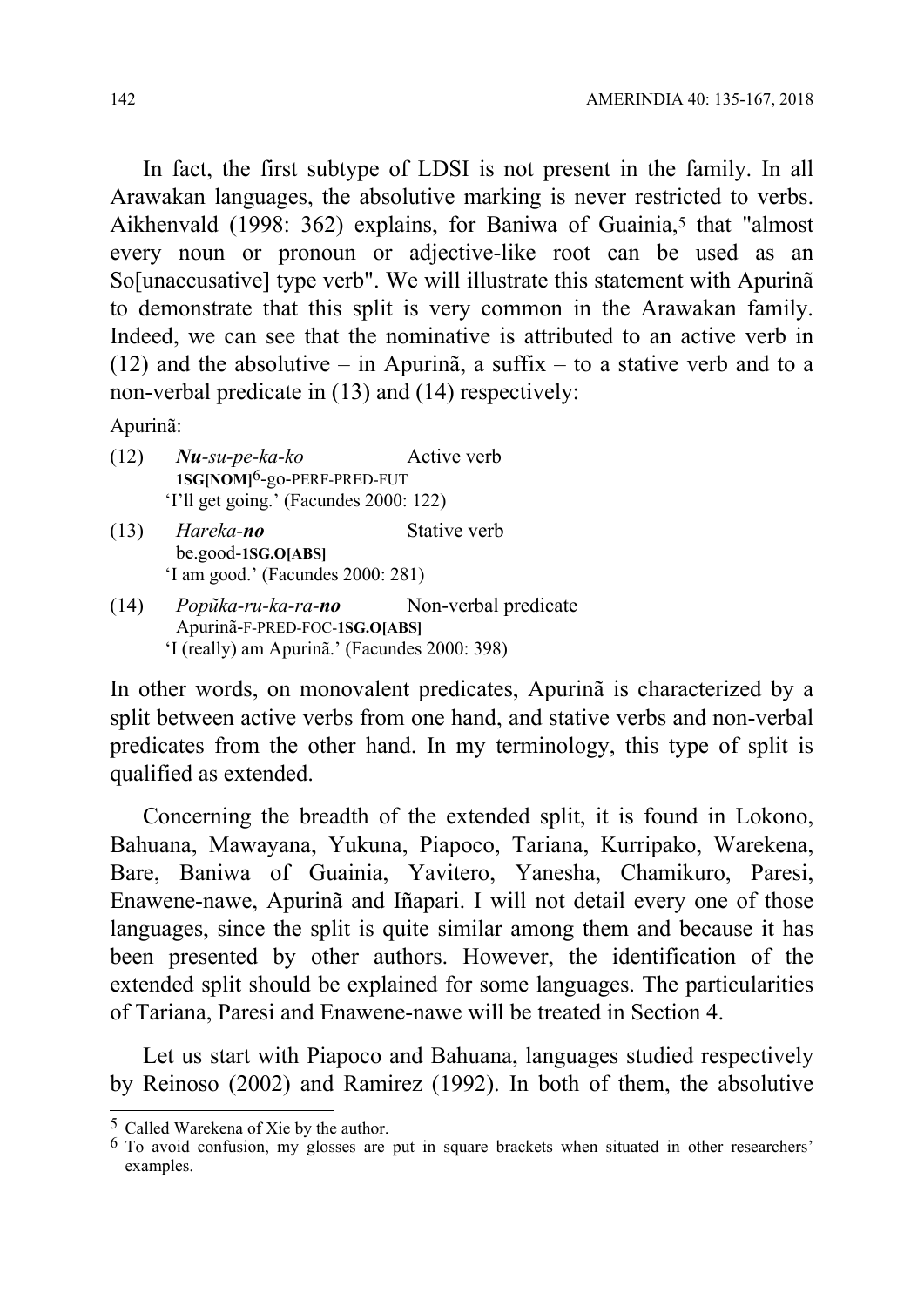marking has been attested within non-verbal predicates. However, I consider that some of the predicates taking absolutive markers are indeed verbs, which leads to an extended split – since the split would occur not only between verbal and non-verbal predicates, but also between active and stative verbs. This conclusion has been attained through first hand data for Piapoco and through comparison with other Arawakan languages.

The controversial point in Piapoco lies in the predicates formed by gender marks, like *waribe-ri* fat-M 'fat', as in 'I am fat'. Those predicates are characterized by some elements of both nominal and verbal morphology, and by the possibility to be used in a predicative or in a modifying position. Reinoso (2002) had classified them as adjectives. However, I argue that they are nominalized verbs. First, except for a few exceptions, what Reinoso call adjectives always show nominalizers, proving that it is not a lexical class. Secondly, when these predicates are employed without nominalizers, they show no nominal morphology. I believe that the loss of finiteness, the acquisition of some nominal morphology and the recurrent use of those derived forms – in comparison to the underived forms – may have led to the classification of those predicates as adjectives. In this case, Piapoco is characterized by an extended split and not by a transcategorial split.

In Bahuana, Ramirez (1992: 33) claims that there is an adjectival class which does not admit personal prefixes or number suffixes and which occurs in a predicative position or as an incorporated NP. However, because these characteristics can be attributed to stative verbs, the existence of a large and open adjectival class seems questionable. Furthermore, the author considers that the predicates formed by the derivational morphemes *ka*- and *ma*-,7 respectively an attributive and a privative, are adjectives. Nevertheless, those derivational morphemes are known to form verbs in the Arawakan family (Danielsen & Granadillo 2008: 404). All of those elements invite me to consider Ramirez's adjectives as stative verbs.

<sup>1</sup> 7 For further investigations on the privative *ma*-, I suggest the lecture of Michael & Granadillo (eds) (2014).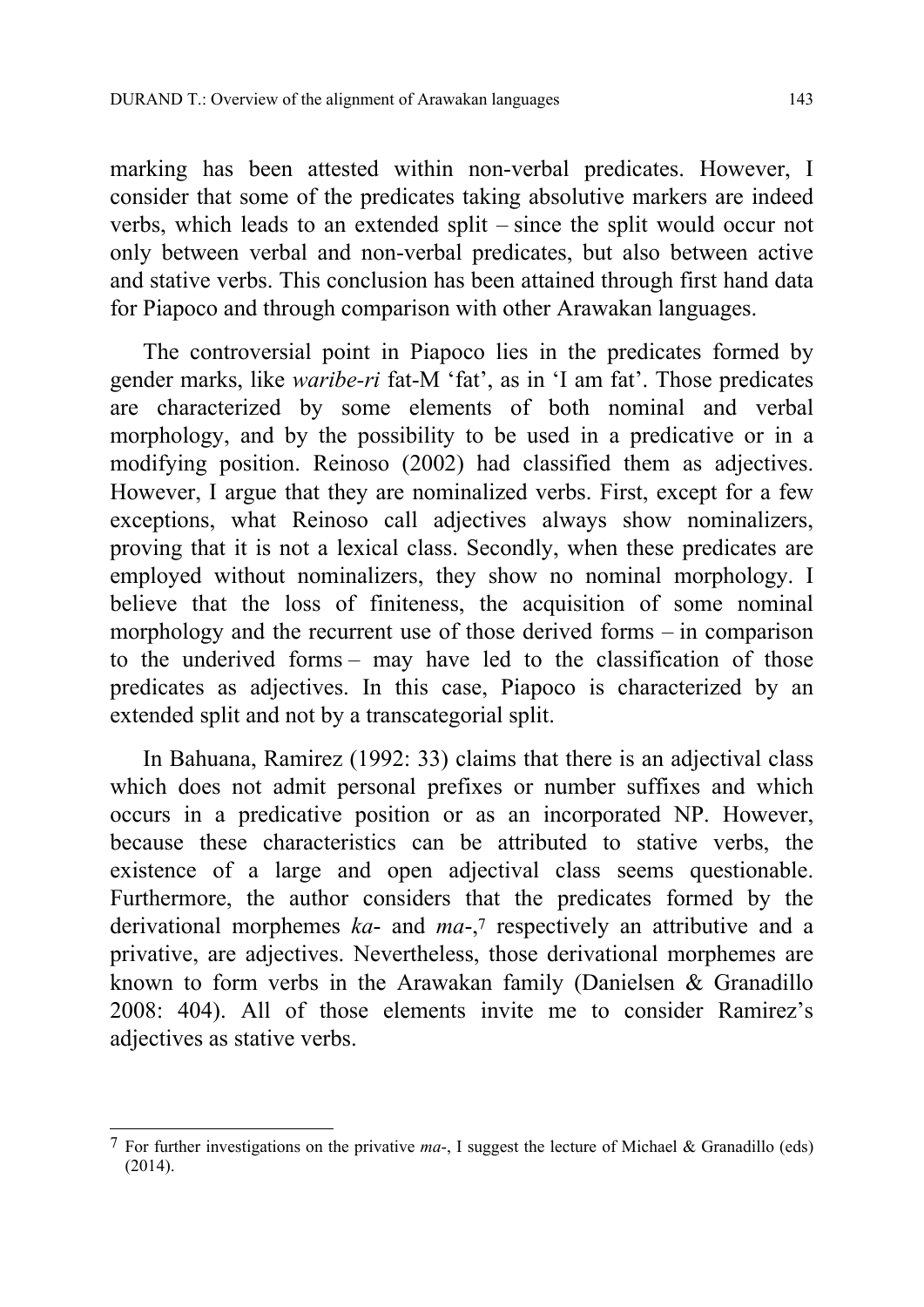Concerning Chamikuro, its alignment has not been clearly categorized yet. However, the attribution of the absolutive on monovalent predicates indicates the presence of split intransitivity. Indeed, the first person absolutive -*wa* has been annotated with the verbs *pewá*-*wa* 'I am good' and *plahčomá*-*wa* 'I am tall' (Parker 2010: 54), just as the noun *meploneya-wa*  'I am a boy' (Parker 1994: 79). Consequently, since we know that the absolutive can be applied to the non-verbal predicates, all depends of the lexical class of *pewá*- and *plahčomá*-. If they are indeed verbs, as stated by Parker (1994), then there would be a split between verbs, implying an extended split. On the contrary, if they are adjectives, then it would be a transcategorial split.

The third subtype of LDSI, where the split occurs between verbal predicates and non-verbal predicates, is present in Mojeño Trinitario (Rose 2011), Baure (Danielsen 2007), Yine (Hanson 2010) and Kawiyari (Reinoso 2012).

Mojeño:

| $(15)a.$ <i>N=ute-k-po</i><br>1SG[NOM]=come-ACT-PERF<br>'I just came'                                | Active verb          |
|------------------------------------------------------------------------------------------------------|----------------------|
| b. $N = u$ una<br>1SG[NOM]=be.good<br>'I am good'                                                    | Stative verb         |
| c. $\frac{r}{i}$ iro = <b>nu</b> -po<br>man=1SG[ABS]-PERF<br>'I was a man then' (Rose 2011: 472-473) | Non-verbal predicate |

In addition to that split, Mojeño exhibits differential marking on thirdperson A/S on verbs (Rose 2011). More precisely, when only the subject is a third-person participant, it is marked with the unspecified *ty-*. When both participants are third person, the subject is marked with an index of the *ma*set, that is to say, the person markers *ma*- 3M (male speaker), *ñi*- 3M (female speaker), *s*- 3F, *ta*- 3NH, *na*- 3, semantically specified in humanness, number, and gender.

Kawiyari is treated last because of difficulties in determining its alignment. According to Reinoso (2012: 20), there exist two types of verbs,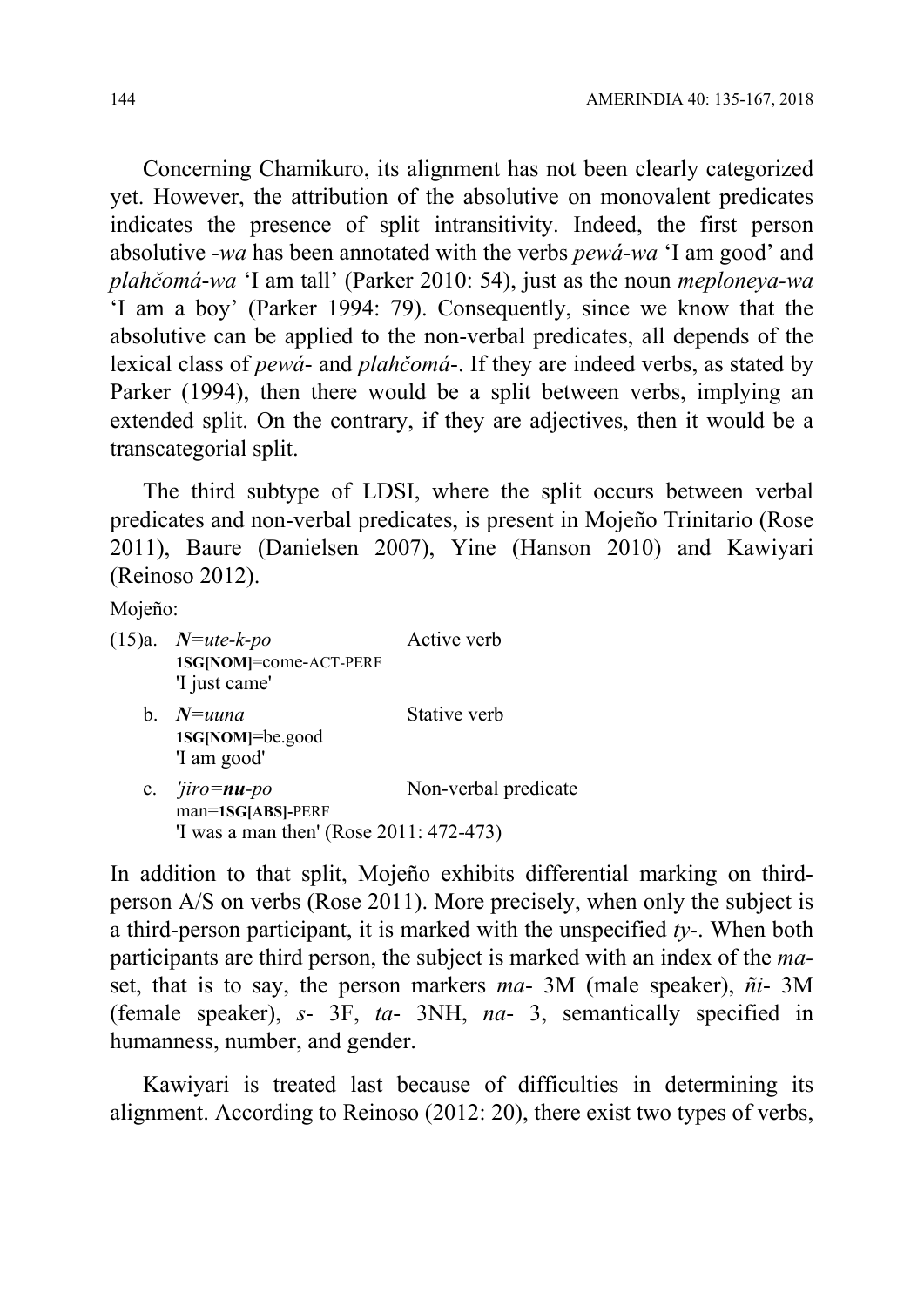active and stative ones. The latter – bearing an absolutive pronoun – are formed by nominal or adjectival roots and the realis suffix -*ka*.

Kawiyari:

- (16) *Míku-ka hnù*  ill-REAL 1SG[ABS] 'I am ill'
- (17) *Tíoapi-ka hnù*  sweat-REAL 1SG[ABS] 'I am sweating'
- (18) *Papuaɽú-ka hnù*  other-REAL 1SG[ABS] 'I am another one (Lit. I am other)' (Reinoso 2012: 20)

The thing is, the suffix -*ka* is not generally recognized as a derivational marker in Arawakan languages. Except in Kurripako where it can serve as nominalizer (Granadillo 2006: 84) or in Apurinã where is used as a verbalizer (Facundes 2000: 58), it is generally considered as an aspectual or modal marker, that is why it is strange to consider the predicates in the three last examples as verbs. If the examples (16) to (18) really have nominal and adjectival roots – and having no first hand data, we will follow Reinoso's categorization –, then Kawiyari show a transcategorial split. However, if those examples are verbs, then we would have an extended split.

We will now talk about Wauja, Mehinaku and Yawalapiti. I will rely on my field data from Wauja and Mehinaku and suppose that Yawalapiti, a very closely-related language, should have the same alignment.<sup>8</sup> Viewing the verb agreement and according to Postigo (2014) and my own data, those languages are NOM-ACC. All verbs take, to mark the single argument, a prefix or a preposed pronoun. However, a significant number of nouns – but not all of them – seem to accept only the absolutive, a postposed pronoun. Here are some examples with equative and locative predication:

Wauja:

(19) *Yamuku-tai-pei natu-wiu* Equative enfant-DIM-IMPF **1SG.ABS**-PERF 'When I was a little child'

<sup>1</sup> 8 This supposition is based in the grammatical similarities with Wauja and Mehinaku, found in Mujica's (1992) work.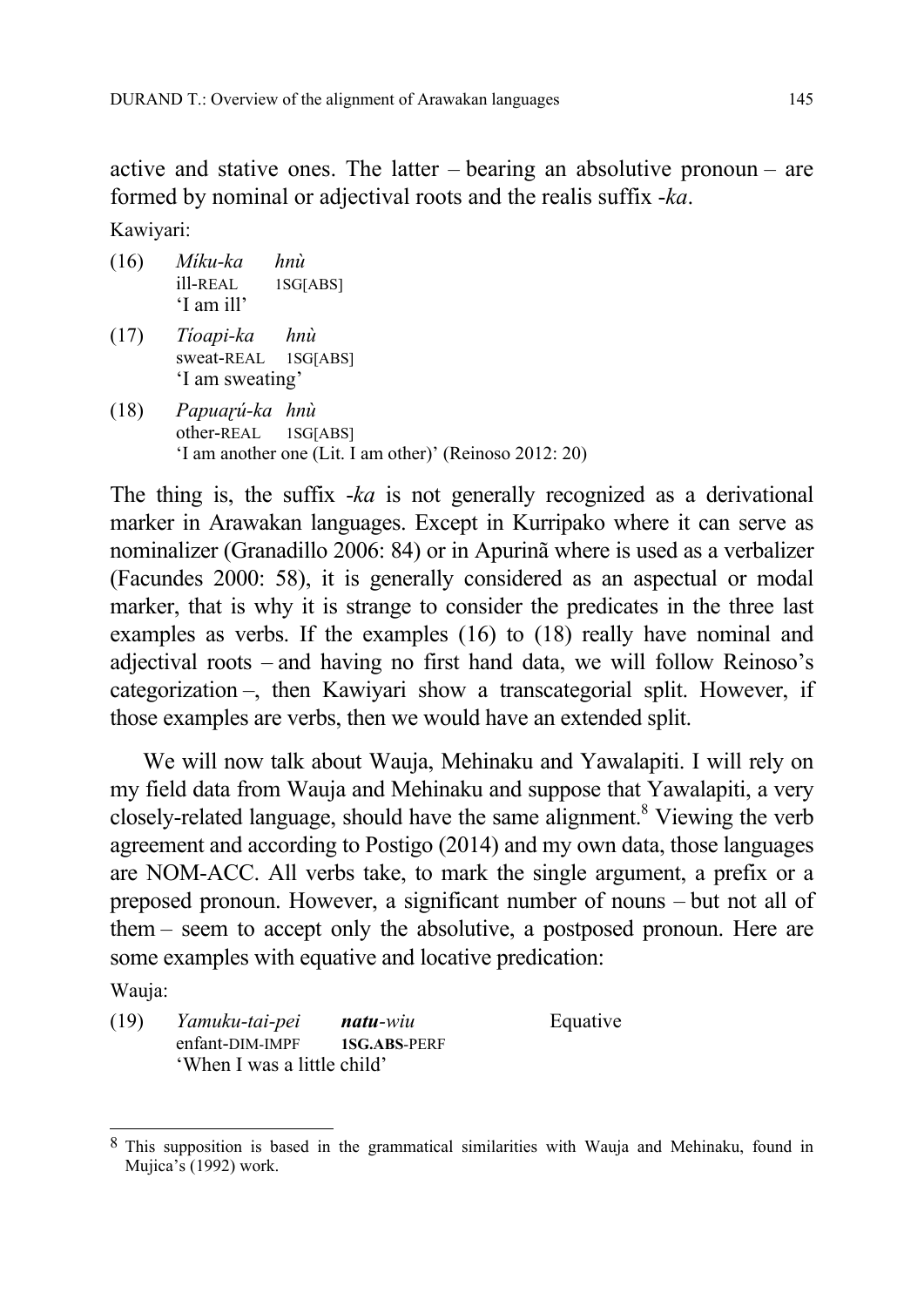- (20)a. *Kapaka putaka-naku-a-wɨ natu-wiu* Locative yesterday village-LOC-?-PAST **1SG.ABS**-PERF 'I was in the village since yesterday'
	- b. *\*kapaka natuwiu putakanakuawɨ*
	- c. *\*natuwiu kapaka putakanakuawɨ*

In addition, Wauja and Mehinaku require the absolutive according to derivation. In other words, it is morphosyntactically motivated. As it is, this part will be presented in the next section. However, because the derivational factor refers to lexical classes, which are the basis of the lexical split, I will consider that Wauja and Mehinaku – and probably the Yawalapiti – are characterized by lexical split intransitivity, even if the NOM-ACC alignment is dominant.

## **3. Grammatical split intransitivity**

This kind of split intransitivity is illustrated by two branches: the Kampan branch, in Peru, and the Caribbean branch, in the Guyanas and in Central America. Even if they share the same alignment, their differences are a reason to present them separately.

I will start with the Kampan branch, constituted by Tambo-Ene Ashaninka, Ashéninka dialects, Caquinte, Matsigenka, Nomatsigenga and Nanti. I have both first hand and second hand data for all of these languages except for Caquinte and Nanti, for which I rely on Michael (2001, 2008, 2014) and O'Hagan (2015)'s works. The data of Ashéninka I collected from the field belong to Perené Ashéninka and Pajonal Ashéninka.

Let us recall that GDSI consists of the possibility, for the same predicate, to bear the nominative or the absolutive. The use of these personal marks is conditioned by semantico-pragmatic and morphosyntactic factors:

Perené Ashéninka:

- (21) *No-mako-t-ak-i*  1SG.NOM-be.tired-EP-PERF-REAL 'I am tired'
- (22) *Mako-t-ak-i-na*  be.tired-EP-PERF-REAL-1SG.ABS 'I am tired'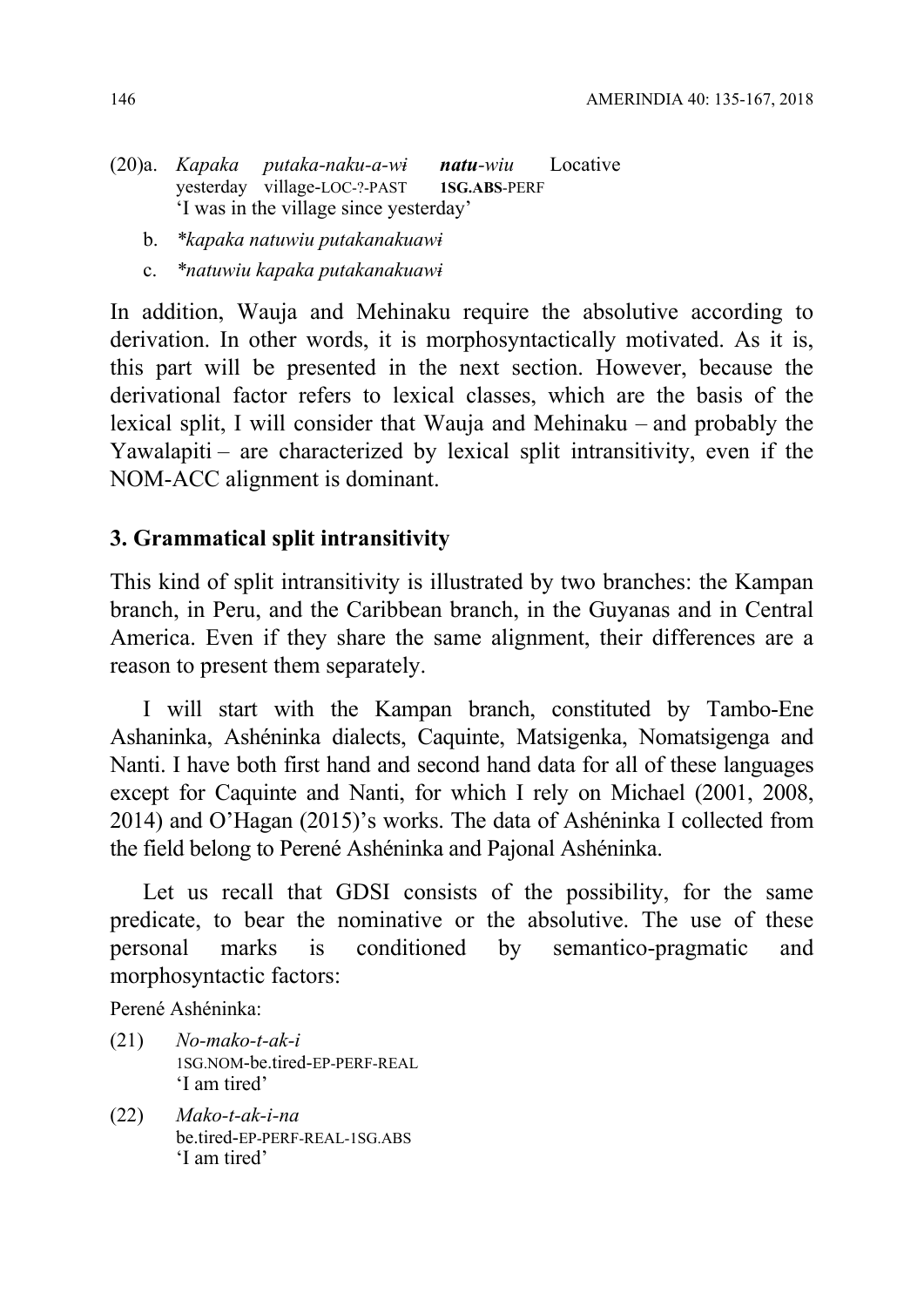There are almost no semantic differences between the two utterances. However, a few predicates like -*shiy* 'run', might show semantic differences according to the use of either person marker. With this predicate, for example, the use of the absolutive may lead to an 'escape' interpretation.

Even though there are no lexical obligations or prohibitions like in LDSI, argument marking is influenced by the semantics of the verb. It appears that stative verbs are more likely to take an absolutive marker – independently from the meaning. This can be shown by my elicitation data: on a translation without a context or with staged communicative events from situations where stative predicates are more likely to be used, like a visit to the doctor where physical or physiological states are enumerated, the occurrences of the absolutive are much higher. Motion verbs too bear more often the absolutive marking, as shown by Heitzman (1991) and T. Payne (1996). Both explain that the absolutive is used to indicate a situational change, be it a spatial or temporal one, as in this example:

Perené Ashéninka:

| (23) | No-ha-t-e                                      | aka no-shitov-an-ak-i                                      |             |
|------|------------------------------------------------|------------------------------------------------------------|-------------|
|      |                                                | 1SG.NOM-go-EP-IRR here 1SG.NOM-leave-DIR.S-PERF-REAL       |             |
|      | Marankiaro-ki aree-t-ak-i-na                   |                                                            | Tsirishi-ki |
|      |                                                | Marankiari.F-LOC arriver-EP-PERF-REAL-1SG.ABS LaMerced-LOC |             |
|      | 'I left Marankiari and I arrived at La Merced' |                                                            |             |

As we can see, at the first part of the sentence, where the speaker leaves Marankiari, the nominative *no*- is used. When the spatial dimension changes, with the arrival to La Merced, the absolutive -*na* is selected.

Pragmatic factors constitute the core of D. Payne & J. Payne's (2005) article. The authors claim that person marking can be determined by some pragmatic indications like anaphor continuity or word order. They observed a higher proportion (72%) of verbs taking the absolutive where the referent was the subject of the preceding utterance or at the beginning of the utterance (90%). On the contrary, verbs taking the nominative show some subject continuity for only 45% of them and are not at the beginning of an utterance for 72% of them. Topic continuity has been observed too by Mihas (2010) on Perené ashéninka, and even by our informants. Some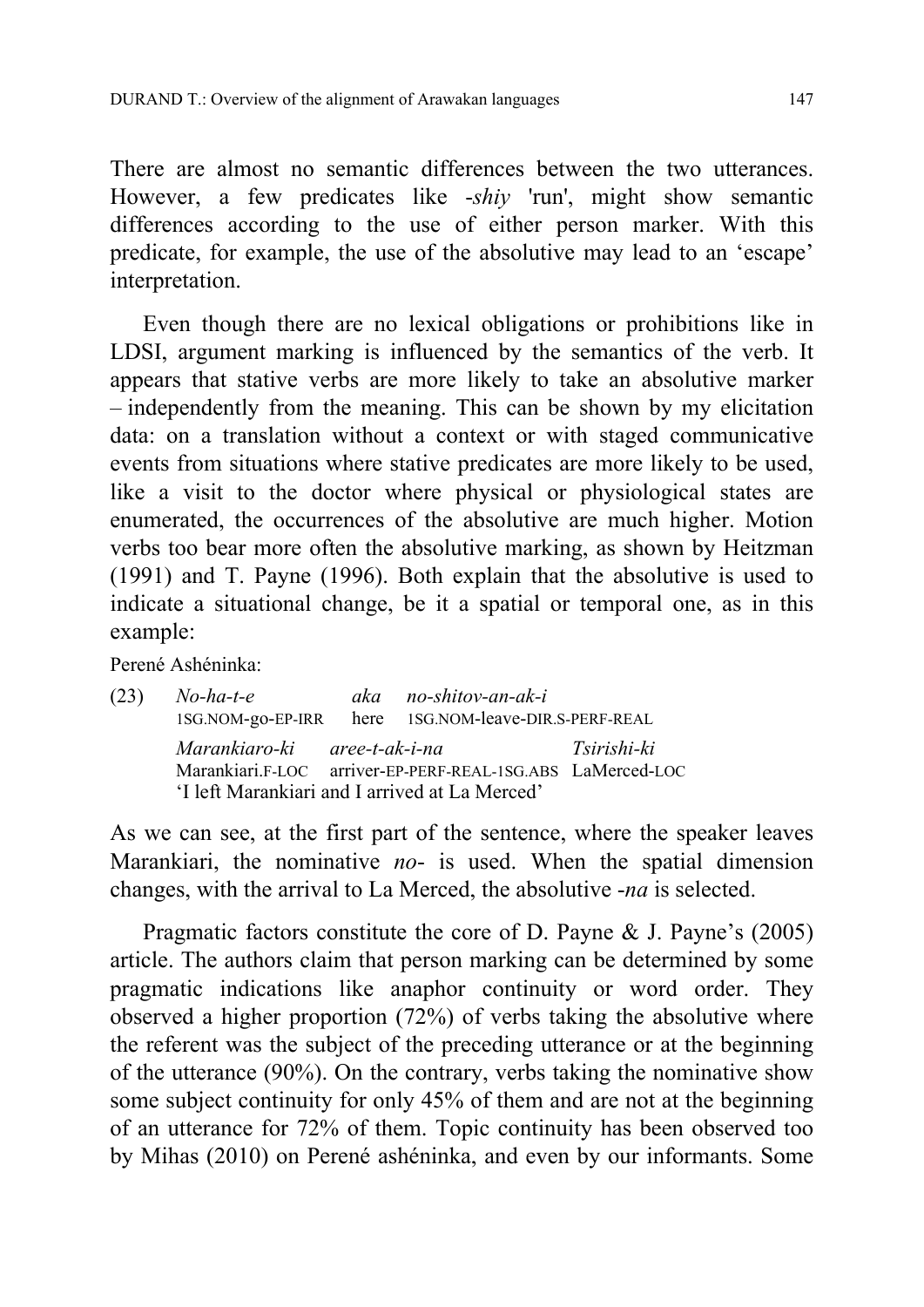of them even said that the verbs with an absolutive marker are generally used as an answer. However, O'Hagan (2015) argues that split intransitivity in Caquinte is better described in terms of temporal features than in terms of pragmatic motivations. In a sense, it follows Heitzmann (1991) and T. Payne's (1996) argumentation where the absolutive marker is used in case of spatio-temporal change. Some further investigations are needed to confirm or disconfirm this hypothesis for other Kampan languages.

There exists a lot of grammatical elements requiring the nominative marker, listed by D. Payne & J. Payne (2005) on Ashéninka. Concerning aspect, the morphemes affected are the progressive -*atzi/-aty*, the imperfective *-ni* for Nomatsigenga. On the contrary, the stative *-atsi/-acha* requires the absolutive. Futhermore, the aspectual opposition punctual/ durative plays a significant role in the person markers distribution. Punctual events generally take punctual morphology like the perfective -*ak* and the absolutive whereas durative events may use a nominalized predicate with a personal pronoun or a copula:

Tambo Ashaninka:

| (24) | No-mochira-te kisa-ri                                                |                             | potsi-ta-ri     |                       |
|------|----------------------------------------------------------------------|-----------------------------|-----------------|-----------------------|
|      | 1SG.GEN-bag-POSS be.dirty-NMZ /                                      |                             | be.black-EP-NMZ |                       |
|      | 'My bag is always dirty / has a black color'                         |                             |                 |                       |
| (25) | No-mochira-te                                                        | kisa-i-t-ak-i,              |                 | $postsi-t-ak-i$       |
|      | 1SG.GEN-sac-POSS                                                     | be.dirty-ANTER-EP-PERF-REAL |                 | be.black-EP-PERF-REAL |
|      | 'My bag is black from dirtiness (Lit. My bag is dirty, it is black)' |                             |                 |                       |

Nomatsigenga is a notable exception, since my field data show that the punctual events generally take the nominative and the imperfective -*ni*, while the durative events take a nominalized predicate and the absolutive:

Nomatsigenga:

- (26) *No-matsa-t-ë-ni*  1SG.NOM-be.weak-EP-REAL-IMPF 'I feel weak'
- (27) *Matsa-ri-na*  be.weak-NMZ-1SG.ABS 'I am weak'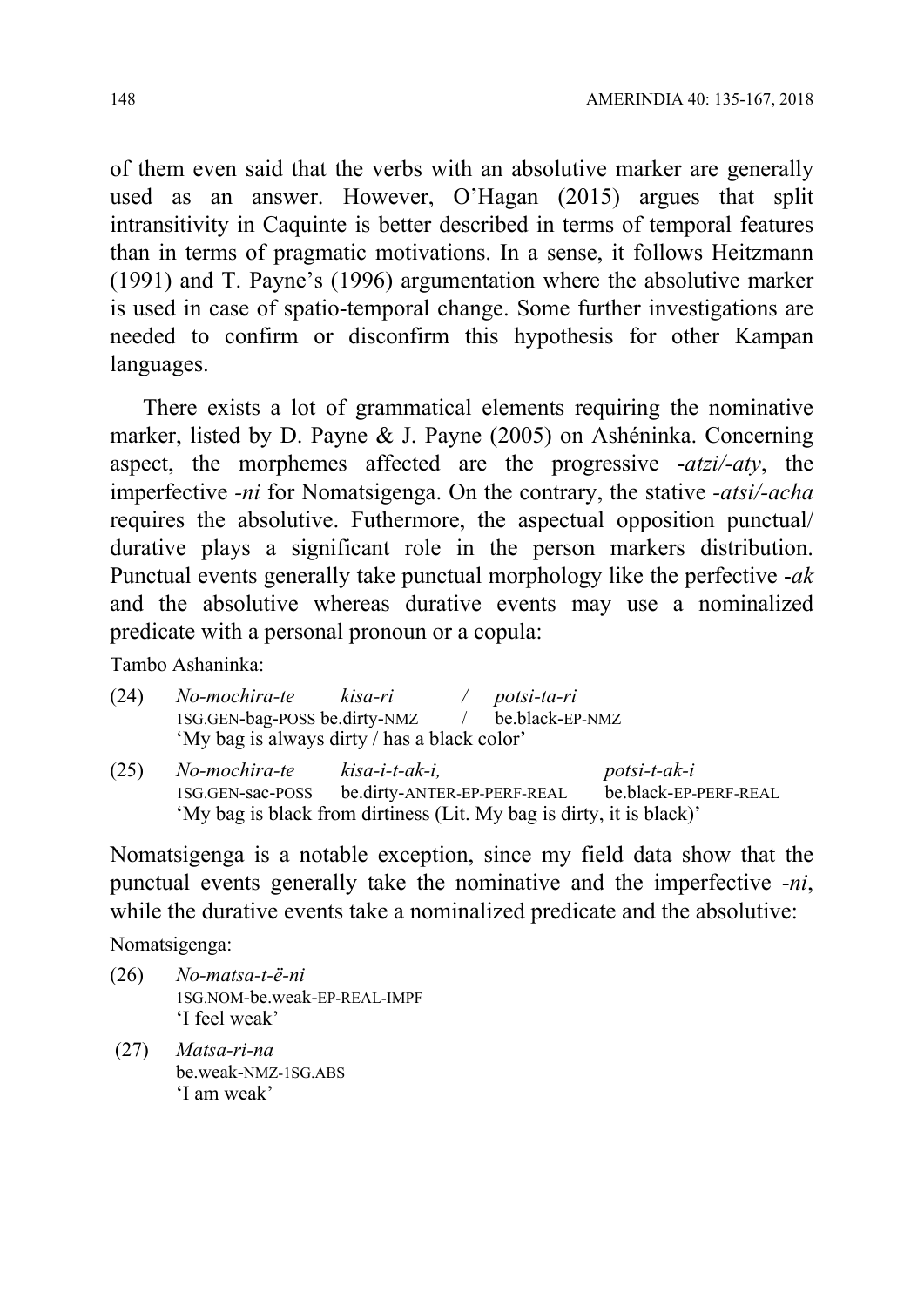In modal constructions, future, imperative, negative and irrealis constructions in general require the nominative.

I now present the Caribbean languages, starting with Wayuunaiki and Añun. Those languages are in fact characterized by LDSI, differentiating active and stative verbs. However, the differentiation between active and stative verbs is less important than the GDSI phenomenon, that is why they are presented here. Indeed, active verbs differ from stative verbs in main declarative clauses by showing an *a*- prefix, glossed as a zero prefix, or a nominative prefix. The verbal morphology for both active and stative verbs also includes a gender mark agreeing with the single argument. The thing is, the encoding of active verbs depends on syntactic factors, not on lexical ones. If they are in a main clause, they take the absolutive, like the stative verbs. When they are in a subordinate clause, they take the nominative. In other words, the classical Arawakan split, where active verbs take the nominative and the stative verbs the absolutive, only appears within subordinate clauses (Alvarez 2010). In the following examples, whereas the verbs *maka*- 'stay' and *kero*- 'go in' in (26) and (28) share the absolutive, they show a different agreement in the subordinate clauses in (27) and (29):

Wayuunaiki:

| (28) | Makatüshi taya tepialu'u<br>maka-tV-shi taya tV=pia-lu'u<br>stay-TH-M 1SG[ABS] 1SG[GEN]=house-LOC<br>'I stayed in my house'                                                                                                                                  |                |              |  |       |
|------|--------------------------------------------------------------------------------------------------------------------------------------------------------------------------------------------------------------------------------------------------------------|----------------|--------------|--|-------|
| (29) | Talatashaanashi ma'in-taya aka makatüin pia<br>tala-tV-shaana-shi ma'in taya aka maka-tV-ni pia tV=maa<br>happy-TH-SUPERL-M very 1SG[ABS] because stay-TH-GER 2SG[ABS] 1SG=COM<br>T am very happy that you stayed with me' (Alvarez 2010: 5, my translation) |                |              |  | tamaa |
| (30) | Ekerotshi taya tepialu'umüin<br>V=kero-lV-shi taya tV=pia-lu'u-müni<br>0=go.in-TH-M 1SG[ABS] 1SG[GEN]=house-LOC-to<br>'I went inside my house' (Alvarez 2010: 3, my translation)                                                                             |                |              |  |       |
| (31) | Jashichisü Aana aka<br>jashichi-sü Aana aka<br>angry-F Ana because                                                                                                                                                                                           |                |              |  |       |
|      | tekeroluinjatüin<br>$tV = \text{ker}o - lV - ni - ja - tü - ni$<br>1SG[NOM]=go.in-TH-GER-VOL-F-GER 3F[NOM]=domain-to<br>'Ana is angry because I will go inside her house' (Alvarez 2010: 5, my<br>translation)                                               | jV=ma'ana-müni | jüma'anamüin |  |       |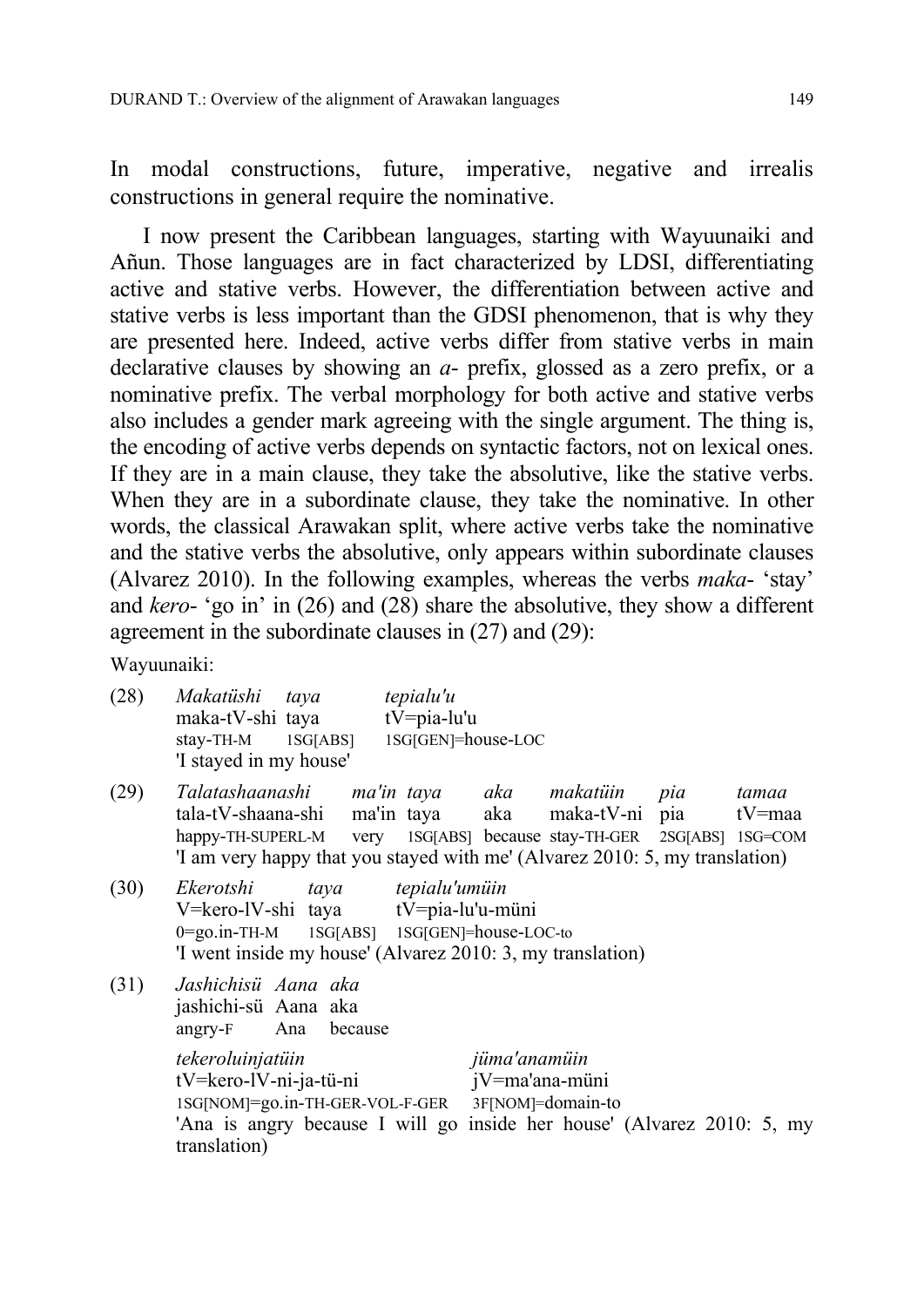As we can see, the lexical split can manifest itself only according to grammatical features, which is why I consider that GDSI has priority over LDSI about argument marking in Wayuunaiki and Añun.

 Besides, this phenomenon is not restricted to intransitive verbs, so we can say that those languages are characterized on top of that by what I would call split transitivity. Thus, an active transitive verb can choose to encode the agent by the absolutive or the nominative, depending to the pragmatic motivations:

Wayuunaiki:

(32)a. *A'lakajaainjachi taya tü.*  V='laka -jV-V-ni-ja-chi taya tü 0=cook-TH-EP-GER-VOL-M 1SG[ABS] DEM.F 'I will cook this (Lit. I will be the one who cooks this)' b. *Ta'lakajaainjatü tü.* tV='laka -jV-V-ni-ja-tü tü 1SG[NOM]=cook-TH-EP-GER-VOL-F DEM.F 'I will cook this (Lit. The thing I will cook is this one)' (Alvarez 2010: 12, my translation)

Even if the two last examples are quite similar, there is slight semantic difference. In the example (32a), the use of the absolutive emphasizes the agent whereas, in the example (32b), the nominative emphasizes the patient.

Garifuna is a language whose split is motivated by aspect, more precisely by the opposition accomplished/unaccomplished, according to de Pury (2000).

| Accomplished   | Indefinite   | N-arísida                 |                        |
|----------------|--------------|---------------------------|------------------------|
|                |              | 'I get rich'              |                        |
|                | Imperfective | N-arísidu-ba              |                        |
|                |              | 'I will get rich'         |                        |
|                | Progressive  | N-arísidu- <b>îa</b>      |                        |
|                |              | 'I am getting rich'       |                        |
| Unaccomplished | Accomplished | Arísida-ha-di-na          | Rísi-ha- <b>di</b> -na |
|                |              | 'I got rich'              | 'I have been rich'     |
|                | Continuative | Arísida-gi-na             | Risi-gi-na             |
|                |              | 'I am still getting rich' | 'I am still rich'      |
|                | Aorist       |                           | Rísi-ti-na             |
|                |              |                           | 'I am rich'            |

Table 1: Distribution of person markers according to aspect (de Pury 2000: 57, my translation)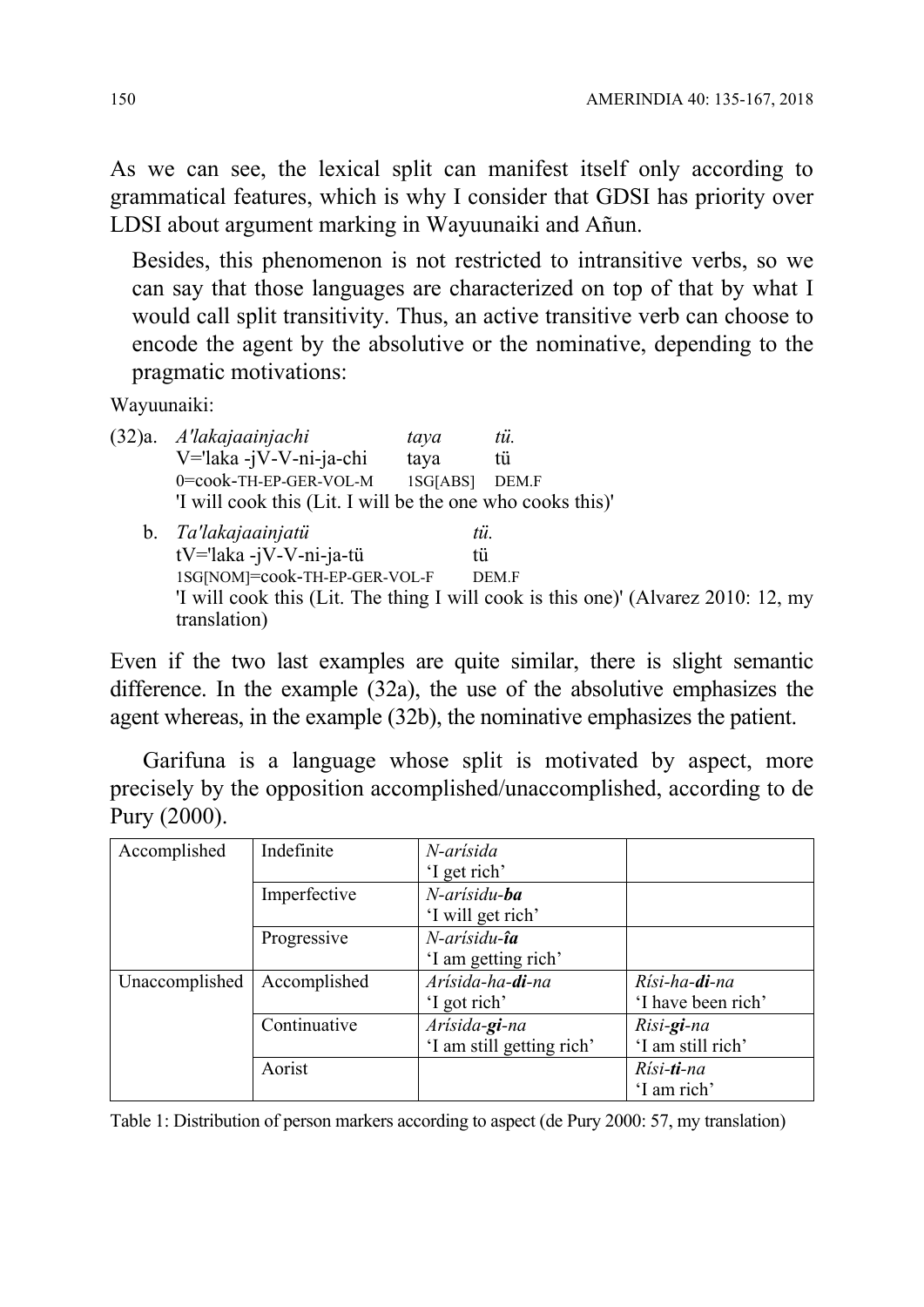Sheil (2013) insists on the affinity between the nominative and non-finite verbs, verbs present in narrations, future and progressive from one part, and of the absolutive with negation, perfective and non-marked verbs from the other part.

Morphological factors are not the only ones affecting the person encoding. Syntactically, the absolutive marker is required in subordinate clauses, built with a relative pronoun and the extractor -*ba*:

Garifuna:

(33) *Onli le eibagua-ba-i*  dog REL.SG.M run-EXT-3SG.M[ABS] 'The dog that runs' (Stark 2013: 13, from Cathcart, fieldnotes, 2011)

In transitive constructions, a split occurs too. In fact, both the nominative and the absolutive can be used to encode the agent. Stark (2013) and Sheil (2013) claim that this marking is conditioned by the definiteness of the patient. If the latter is definite, the agent would be expressed by the nominative (34a); on the contrary, it is expressed by the absolutive (34b):

| $(34)a$ . Hou nu-mu-tu<br>eat 1SG[NOM]-AUX-3SG.F[ABS]<br>'I ate the cake'      | keiki<br>cake |
|--------------------------------------------------------------------------------|---------------|
| b. Hou-ti-na<br>keike<br>eat-LNK-1SG[ABS] cake<br>'I ate cake' (Stark 2013: 6) |               |

Thus, the particularity of Garifuna with regard to its alignment(s) is to present both split intransitivity and split transitivity, like Wayuunaiki and Añun.

To end our description of GDSI, I will mention that this phenomenon can be found – in small amounts – in languages with LDSI. In Kurripako and Apurinã, for example, some predicates can take nominative or absolutive, changing the meaning, as shown by the comparison between (35) and (37), with the nominative, and (36) and (38), with the absolutive:

Kurripako:

(35) *Li-idza-ka*  3SG.M[NOM]-cry-PROG 'He is crying'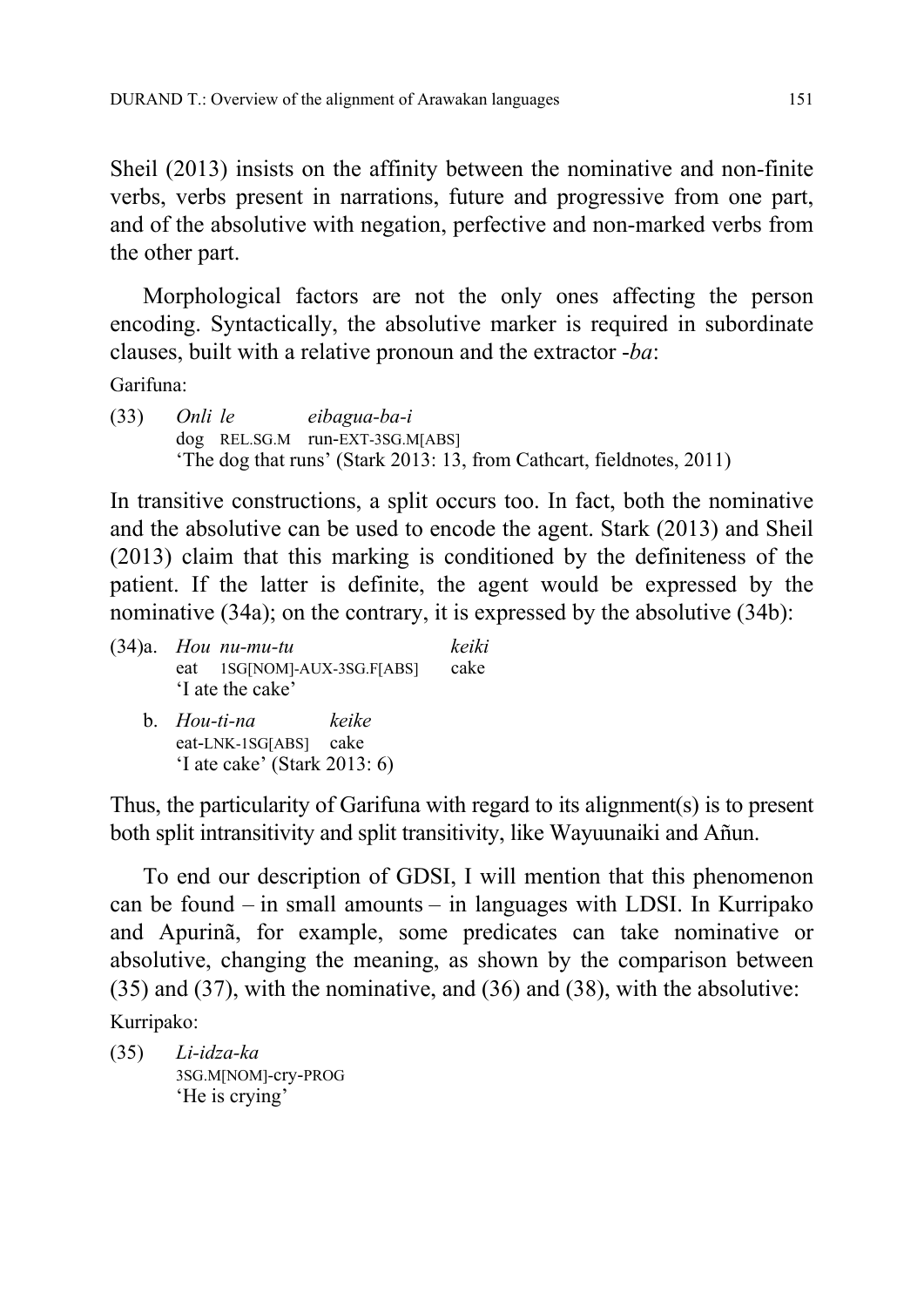(36) *Idza-ka-ni*  rain-PROG-3SG[ABS] 'It is raining' (Danielsen & Granadillo 2008: 410)

#### Apurinã:

(37) *Ny-hereka*  1SG[NOM]-be.good 'I am good (cured)'

'I own a house'

(38) *Hereka-nu*  être.bon-1SG[ABS] 'I am a good person' (Chagas 2012: 107)9

Besides, the attributive *ka*- and the privative *ma*-, both derivational morphemes, require the absolutive in numerous languages, even if the derived verb is an active verb that canonically takes the nominative. In a way, it has to be expected, since the derived predicate formed involves a less agentive entity:

Kurripako:

1

| (39)     | Ka-ñeti-ka<br>ATTR-steal-REAL<br>'I like to steal $\overline{I}$ am a thief' | hnua<br>1SG.ABS | Stative verb derived from an active verb |
|----------|------------------------------------------------------------------------------|-----------------|------------------------------------------|
| Piapoco: |                                                                              |                 |                                          |
| (40)     | Ka-kape-ka<br>ATTR-house-REAL 1SG.ABS                                        | nua             | Stative verb derived from a noun         |

In other languages, as in Lokono, these derivative markers combine with stative roots and nouns, classes that take canonically the absolutive (Patte 2014).

The derivational constructions also involve the split found in Wauja and Mehinaku. In those languages, the absolutive is required for nominalized verbs. In the next examples, we can see that the use of the nominalizers -*ya*, *itsi* and -*la* leads to the use of an absolutive in (41a), (42a) and (43a). The impossibility to prepone the pronoun before the predicate, as in (41b), (42b) and (43b), confirm that we have a bound pronoun.

<sup>9</sup> The author calls them "descriptive ambivalent verbs".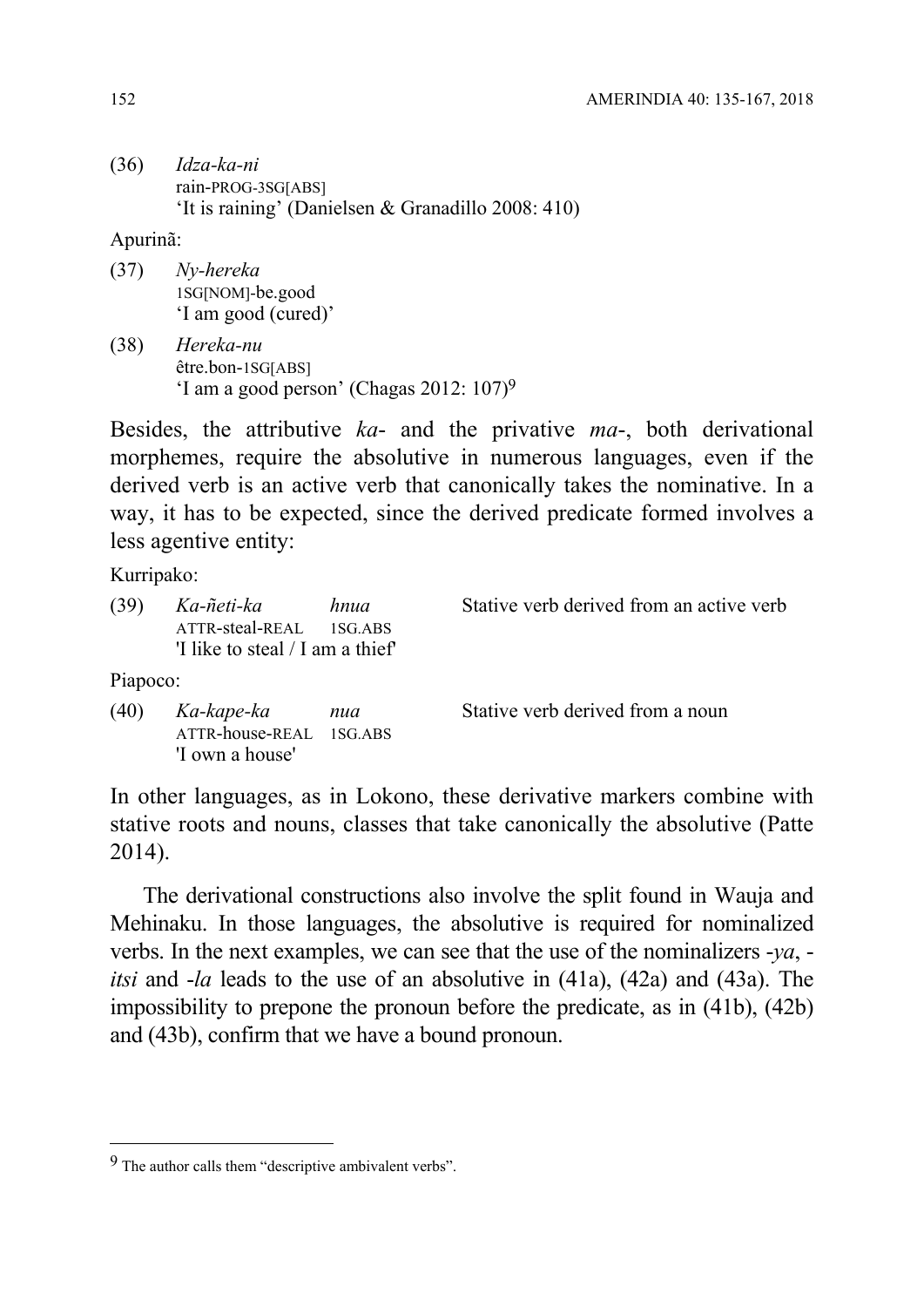Wauja:

- (41)a. *Ma-tulu-naku-ya natu*  PRIV-ear-LOC-NMZ **1SG.ABS** 'I do not hear anything / I am deaf/an idiot (Lit. I am the one without ears)'
	- b. *\*Natu matulunakuya*
- (42)a. *Ahumaitsa-itsi natu*  run-NMZ **1SG.ABS** 'I am a runner / I run all the time'
	- b. *\*Natu ahumaitsaitsi*

Mehinaku:

- (43)a. *M-awayulukumâ-la-wa natu-hã*  PRIV-dog-NMZ-PAST **1SG.ABS**-PAUS 'I have never had a dog'
	- b. *\*Natu mawayulukumãlawa*

I note that the predicates formed bear both nominal and verbal morphology, and have some properties of the adjective class identified by Postigo (2014: 28). Moreover, it is intriguing that the absolutive marking has been preserved for those predicates, since various Arawakan languages such as Kurripako, Piapoco and Yukuna do not allow the absolutive with nominalized verbs.

To sum up, languages characterized by GDSI as a major split often show a large range of motivations conditioning the split. Caribbean languages also exhibit a split between transitive verbs.

### **4. Uncommon alignments**

We can observe two major alignments apart of the NOM-ABS alignment, that is, tripartite alignment and nominative-accusative alignment.

#### **4.1. Tripartite alignment**

The Arawakan languages that show tripartite alignment are Paresi and Tariana. However, the use of the same terminology should not obscure the morphological differences between the two.

Paresi is a language with a unique case of split intransitivity in the Arawakan family. Indeed, the split does not occur by the encoding of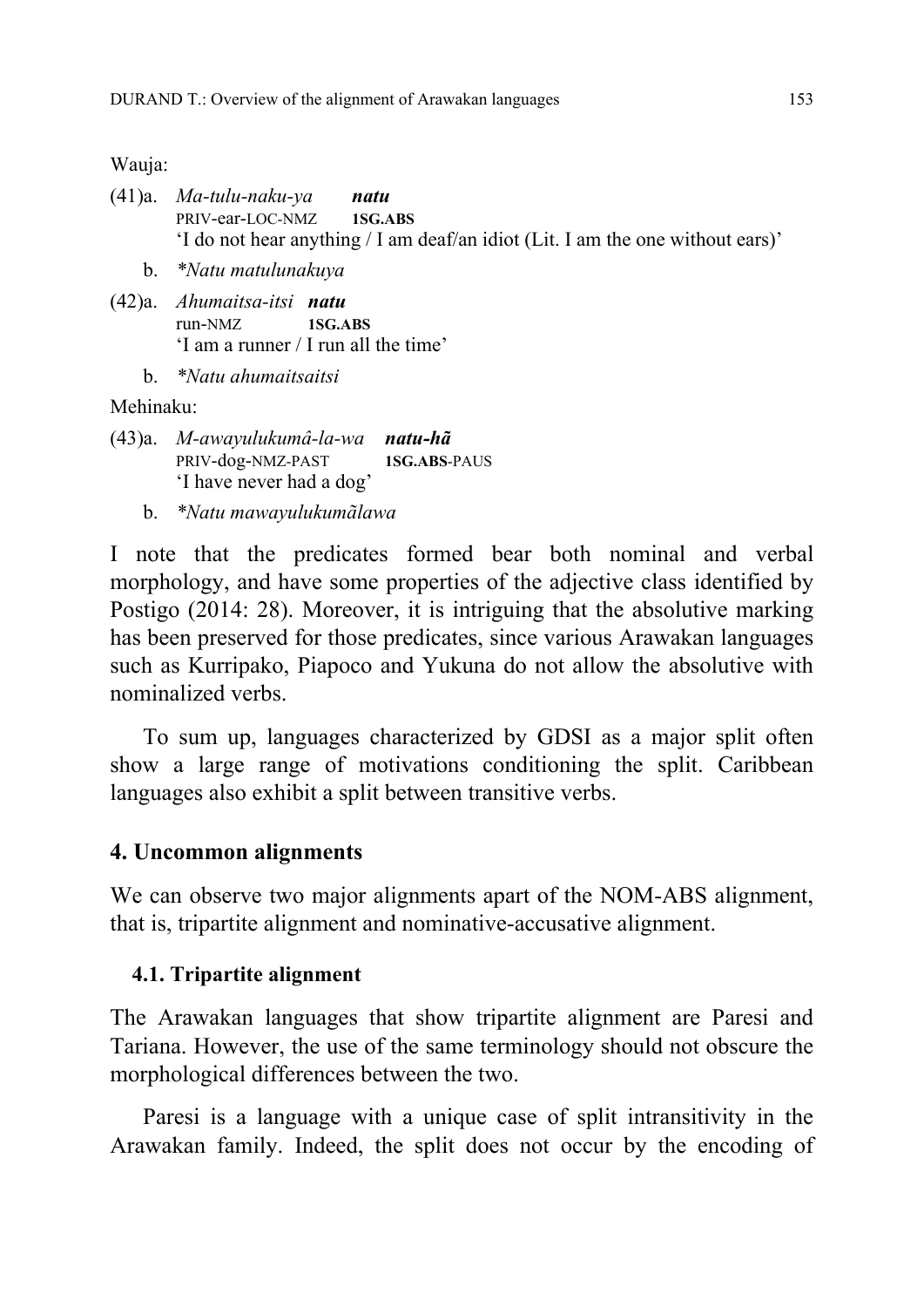prefixes on the one hand and suffixes or postposed pronouns on the other hand, but only by the encoding of proclitics. According to Romling (2013) and Brandão (2014), there are three sets of proclitics. The first set, glossed nominative, is attributed to the single argument of active intransitive verbs, and to the agent of transitive verbs. The second set, which I gloss arbitrarily K to avoid confusion with other glosses, is employed for the single argument of stative and patientive intransitive verbs,<sup>10</sup> motion intransitive verbs, and for a few transitive verbs. The third set is used with verbal roots with an initial vowel.11 The opposition between the three sets only disappears for the third person, when zero marking is used. In parallel, the patient of a transitive verb is encoded by a postposed pronoun – the unique encoding of this argument explains the gloss accusative:

Paresi :

1

| $(44)$ a.      | $\mathcal{D}\text{-}moko-tya-h-ita-ha$ natyo          | 3-hit-TH-PL-PROG-PL 1SG[ACC]<br>'They are hitting me' (Brandão 2010: 24) | Transitive verb           |
|----------------|-------------------------------------------------------|--------------------------------------------------------------------------|---------------------------|
| $\mathbf{b}$ . | $Na$ -tona<br>1SG[NOM]-walk INTENS                    | kahare<br>'I walked a lot' (Brandão 2010: 22)                            | Active intransitive verb  |
|                | c. $No\text{-}nidy$<br>$1SG[K]$ -be.thin $COMPL^{12}$ | heta<br>'I will be thin' (Brandão 2010: 23)                              | Stative intransitive verb |

To summarize, Paresi has both a NOM-ABS alignment and a tripartite alignment, because intransitive predicates show a split between their person markers, and because there are three different encoding for the single argument of intransitive verbs and the arguments of transitive verbs.13

<sup>10</sup> Concerning eight intransitive predicate taking the K set, Brandão (2014) considers they are adjectives whereas Romling (2013) classifies them as verbs.<br>
<sup>11</sup> Since the third set is motivated by phonological factors only, they do not affect the split.<br>
<sup>12</sup> The completive marker implies here an emphasis on the en

<sup>&</sup>lt;sup>13</sup> I insist on the fact that what I call tripartite alignment slightly differs from what is called tripartite alignment in the literature. In both cases, there is a three ways system to code the arguments of intransitive and transitive verbs. However, the distribution of the person markers is quite different. In the literature, the three encodings are attributed to the single argument, the agent of a transitive verb and the patient of a transitive verb. In the languages I described in this article, the three encodings apply to 1) the single argument of an unergative verb and the agent of a transitive verb, 2) the single argument of an unaccusative verb and of a non-verbal predicate, and 3) the patient of a transitive verb.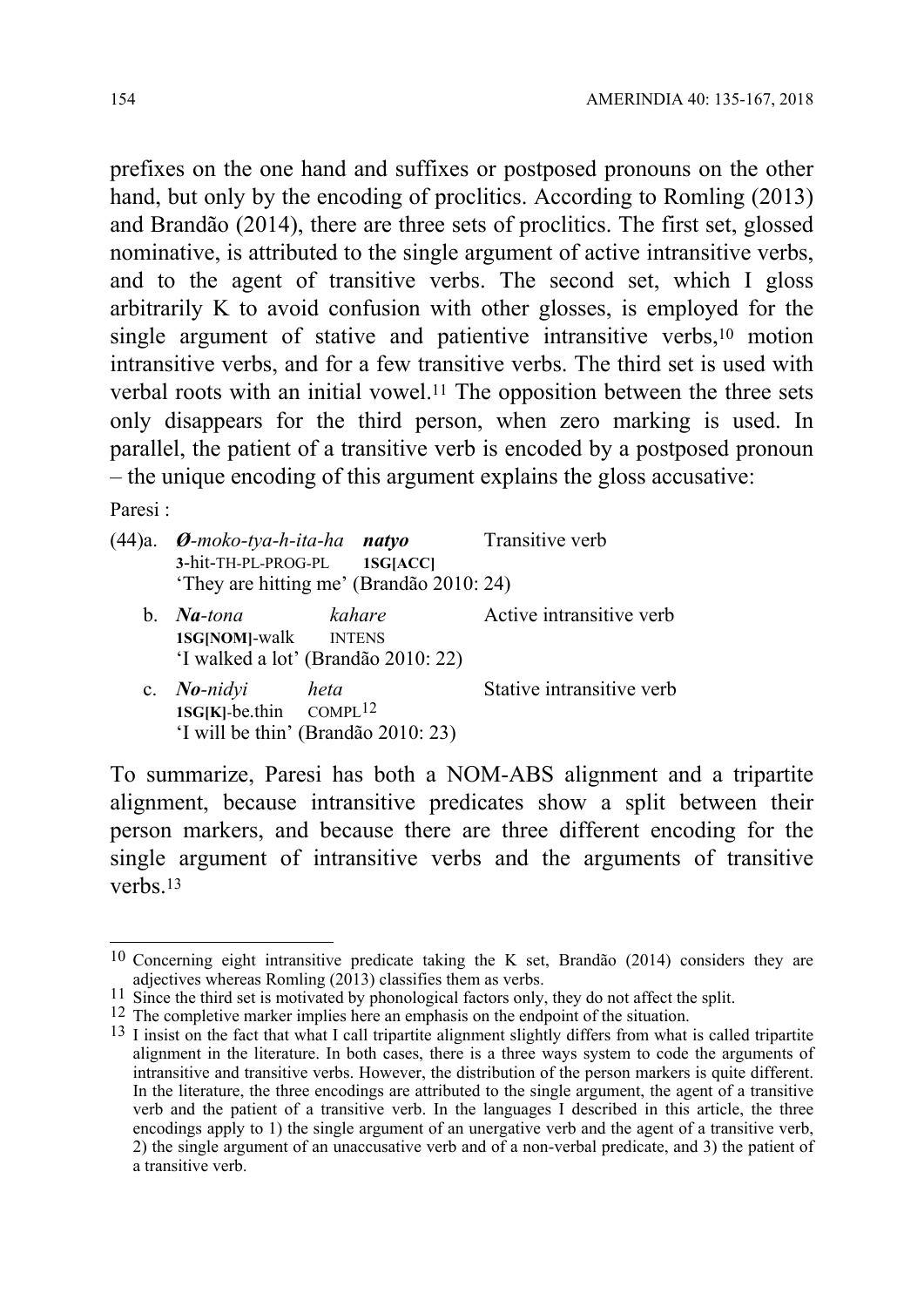I will now propose an explanation to the existence of this unusual alignment. With regard to the NOM-ABS alignment of Proto-Arawak (Aikhenvald 1999), I claim that Paresi acquired this split after a NOM-ACC stage because of three reasons. First, considering that the three series have a common origin,<sup>14</sup> a split within proclitics implies that all intransitive verbs used to bear nominative. Second, Paresi does not use a suffix or a postposed pronoun for non-verbal predicates, a usual feature for an Arawakan language with NOM-ABS alignment. Its absence nowadays suggests that split intransitivity was lost some time before the appearance of those three sets. Finally, the semantic motivations of Paresi, with both an active/stative and an agentive/patientive opposition, are larger than for other Arawakan languages with NOM-ABS alignment, with only an active stative opposition. This non-selection of a specific semantic opposition can be interpreted as a recent installation of this alignment.<sup>15</sup>

Tariana is a language with a lexical split, even if it is mainly nominative-accusative (Aikhenvald 2001). Unergative verbs take the nominative (45) whereas unaccusative verbs take the absolutive (46):

| (45) | $Nu-a$ | nu-pita-de                         |
|------|--------|------------------------------------|
|      |        | 1SG[NOM]-go 1SG[NOM]-wash-FUT.CERT |
|      |        | 'I will go and wash myself'        |

(46) *Haɾame-pu-mahka nuha*  be.scared-AUGM-REC.P.NONVIS 1SG[ABS] 'I got very scared' (Aikhenvald 2004: 98)

1

Besides, due to language contact with healthy Tukano, Tariana became the only Arawakan language which marks their arguments with case marking (Aikhenvald 1999, 2001, 2004). More precisely, this language exhibits various case marks distributed according to an accusative system. More precisely, Aikhenvald (2004) distinguishes the cases affixed to the subject – S and A argument – and the ones affixed to a non-subject element, such as a P or an indirect object:

<sup>14</sup> We suppose that the modification of an already existing element is far more conceivable than the creation of a new element.

<sup>&</sup>lt;sup>15</sup> The extension of the semantic motivations could be another interpretation. However, it is an improbable scenario, since no other Arawakan language did it.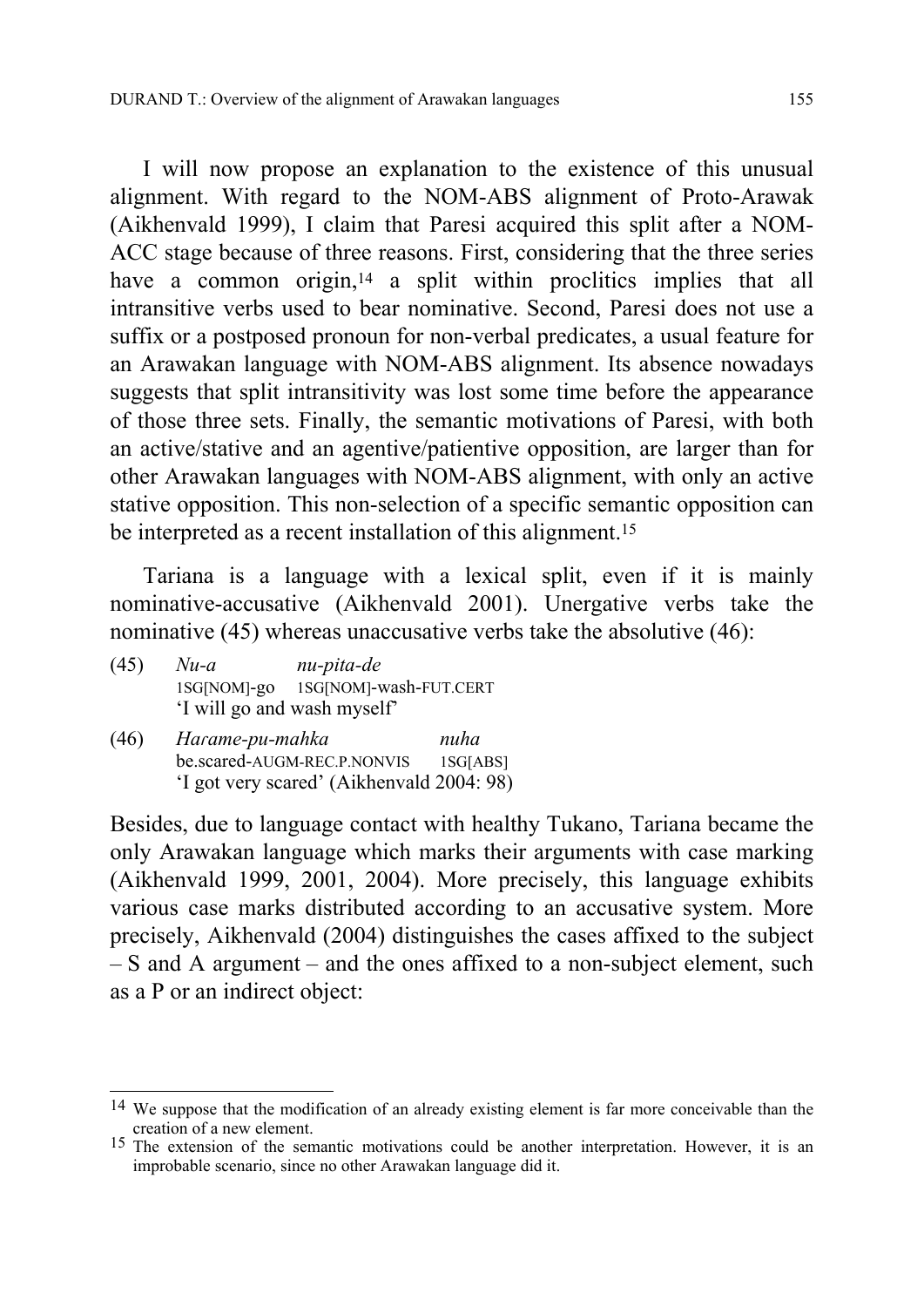| Grammatical<br>function | Discourse status   | <b>Nouns</b>   | Pronouns   |
|-------------------------|--------------------|----------------|------------|
| Subject $(A/S)$         | Non-focused        | $-\varnothing$ |            |
|                         | Focused            | $-ne/-nhe$     |            |
| Non-subject             | (Non   Non-topical | -Ø             | $-na^{16}$ |
| $A/S$ )                 | Topical            | -nuku          |            |

Table 2: Grammatical relations and core cases in Tariana (Aikhenvald 2004: 101)

This nominative-accusative case marking is illustrated in the next examples where *-ne* AGT is attributed to the agent of a transitive verb in (47), *-na* OBJ is employed for the patient and the goal of a bitransitive verb in (48) and -*nuku* TOP.NON.A/S to the patient of a transitive verb in (49):

Tariana:

1

| (47) |         | Duhua-ne heku-kena du-thuka |                                                                                  |
|------|---------|-----------------------------|----------------------------------------------------------------------------------|
|      | she-AGT |                             | tree-branch $3SG.F[NOM]-break(A)$                                                |
|      | duka    |                             | du-pe-pidana                                                                     |
|      |         |                             | 3SG.F[NOM]+arrive(Sa) 3SG.F[NOM]-leave(A)-REM.P.REP                              |
|      |         |                             | 'She managed to break the branch (and) left (it)' (Lit. 'She arrived at breaking |
|      |         |                             | the branch.') (Aikhenvald 2001a: 183)                                            |
| (48) | Nuha    | ni-na                       | di-na<br>nu-a-mhade                                                              |

- (48) Nuha **pi-na di-na** nu-a-mhade PRO1SG **2SG-OBJ 3SG.NF-OBJ** 1SG[NOM]-give-FUT 'I will give you to him.' or 'I will give him to you.' (e.g. talking to, or about, a baby) (Aikhenvald 2001a: 179)
- (49) Kawhi-**nuku** ni-iɾa-de nuha manioc.flour-**TOP.NON.A/S** 1SG[NOM]-drink-FUT.CERT PRO1SG 'I will drink the manioc flour (we were talking about)' (Aikhenvald 2004: 99)

To conclude, Tariana has both a NOM-ABS alignment and a tripartite alignment like Paresi, with the [Ua, A][Up][P]. Nevertheless the great difference is that the innovation of Tariana about argument encoding lies in the coding of the patient.

#### **4.2. Nominative-accusative alignment**

According to Merlan (1985), a language with split intransitivity does not show perfect symmetry in the encoding of the single argument. In other words, a quantitative balance between the two classes of intransitive predicates is not to be expected, there is always a larger and a smaller one.

<sup>16</sup> This is the canonical grammatical relations encountered in the language. In another work, Aikhenvald (2001) shows in which situations the *-na* case can be used on the S argument.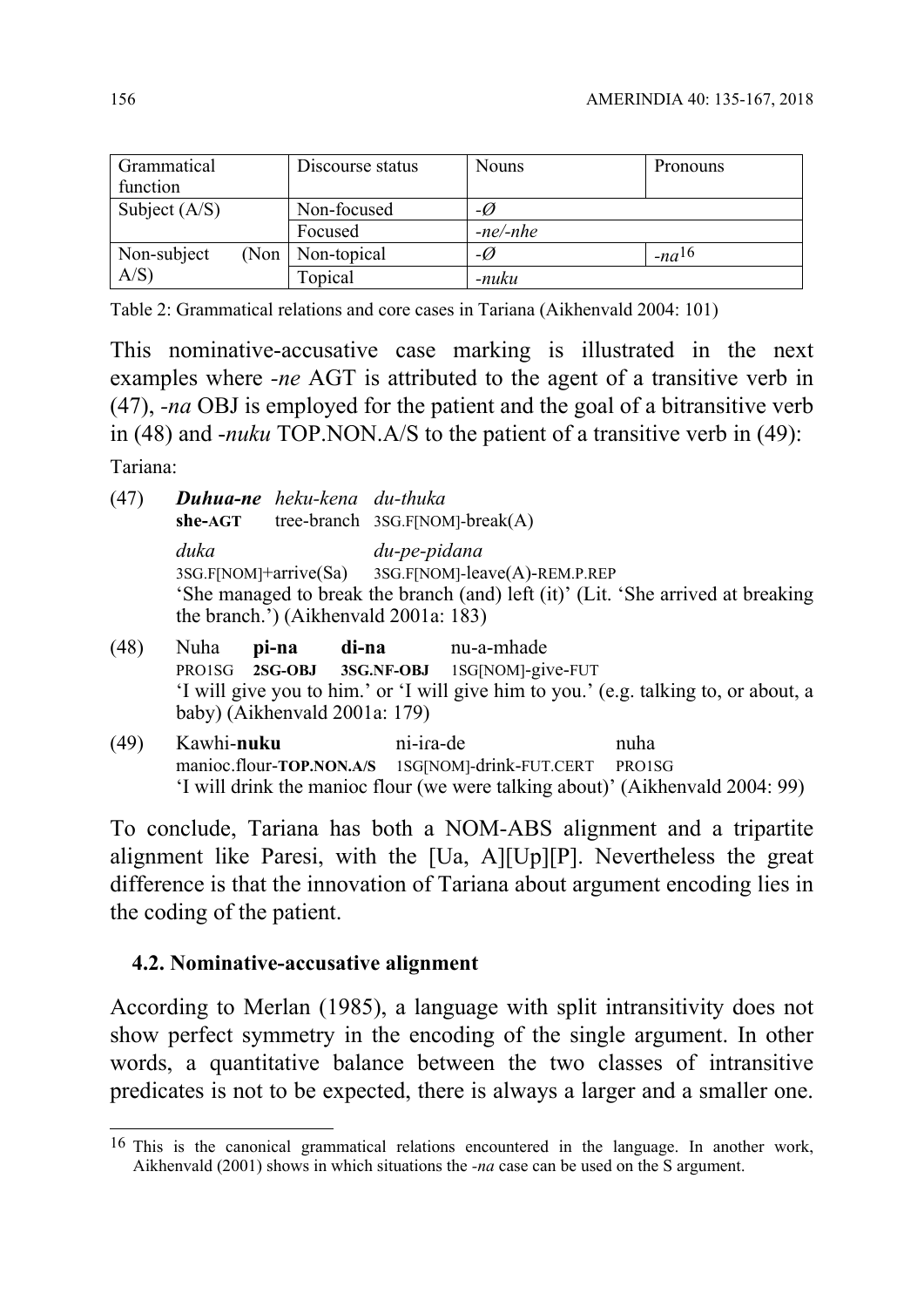In Arawakan languages, the majority of intransitive verbs tend towards NOM-ACC alignment. Some have achieved their conversion and have lost all or almost all of their occurrences of split intransitivity. Thus, the P encoding is not used for other arguments and can be qualified as accusative. Those NOM-ACC languages are Palikur, Wapishana, Resigaro, Achagua, Terena, Kinikinau<sup>17</sup> and Nanti. We will now present every one of those languages in that arbitrary order, tempting to explain this alignment change.

Paresi has been described by Launey (2001a, b) as a NOM-ACC language with a few traces of split intransitivity. Identifying those traces is problematic because of its low degree of bound verbal morphology:

Palikur:

|      | $(50)$ Ig wewpa<br>PRO3M hunt<br>'He hunts'                                                   |
|------|-----------------------------------------------------------------------------------------------|
|      | $(51)$ Ig mekseh<br>PRO3M doctor<br>'He is a doctor' (Launey 2001a: 22)                       |
|      | (52) Neg awayg barewye<br>DEM.M man handsome.M/N<br>'This man is handsome' (Launey 2001a: 39) |
| (53) | amnih-un<br>Ig<br>PRO3M save-O1[ACC]<br>'He saves me' (Launey 2001a: 32)                      |

The prefixes no longer mark the nominative and have been relegated to their genitive use:

Palikur:

(54) *N-ig-uh*  1SG.POSS[GEN]-father-POSS 'My father' (Launey 2001: 22)

A trace of split intransitivity was found by Aikhenvald and Green (1998). The authors claim that the suffixes are used to encode the S argument when interrogative pronouns have a predicative position:

<sup>1</sup> <sup>17</sup> Terena and Kinikinau are very proximate languages, which is why what will be said here about Terena should prevail for Kinikinau.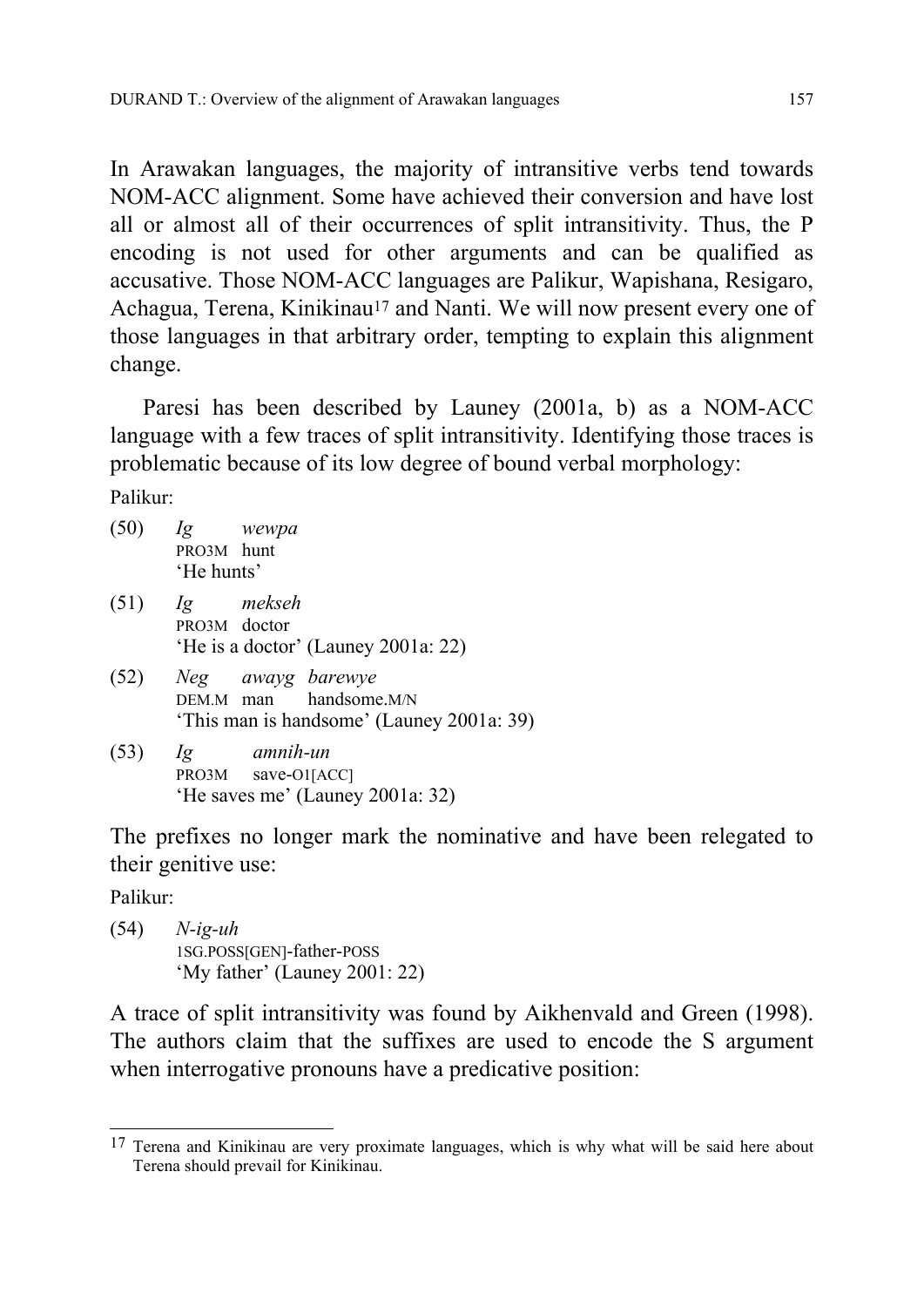## Palikur:

(56) *Pariye-ki-ap*  who/what-EMPH-2SG.S=O[ABS] 'Just who are you?' (Aikhenvald & Green 1998: 469)

It is important to know that Palikur has an open and large lexical class of adjectives similar to Indo-European languages – with three subclasses (Launey 2001a). Taking into account the lexical classes of the majority of other Arawakan languages, where there are few to no adjectives, it seems that this is an innovation made from stative verbs. We hypothesize that those stative verbs lost their verbal morphological features, changing into adjectives. At the same time, the word order argument-predicate establishes itself, preventing the postposition of an argument to the verb, that is to say, the absolutive marking. Thus, this scheme is extended to active verbs, erasing gradually the active-stative distinction, since the morphosyntactic differences between active and stative verbs gradually disappeared.

Regarding Wapishana, Santos (2006) argues that there are no more traces of split intransitivity. Active verbs take the personal prefixes whereas, for stative predicates, the examples presented show a significant number of predicates formed on the adjectival marker *-ʔu*:

Wapishana :

(56) *Amaʐaɖa tɨbaɽɨ-ʔu*  world big-ADJ 'The world is big' (Santos 2006: 152)

The author claims that Wapishana too has an open class of adjectives leading to the use of personal pronouns preposed to the predicate. However, it is still unclear why this mark is as much present in Wapishana. It was probably a nominalizer affixed to stative verbs used gradually to the finite stative verbs. In this way, the latter would have lost some verbal features such as agreement, leading to the loss of split intransitivity.

Unlike the languages to which it is most closely related, Baure and Mojeño, Terena seems to have lost its split intransitivity, a fact confirmed by Butler (1977, 1978), Rosa (2010), Neubaner (2012), Silva (2013) and by my own data. The loss of split intransitivity is surprising for a language that attaches importance to the active-stative distinction. This feature was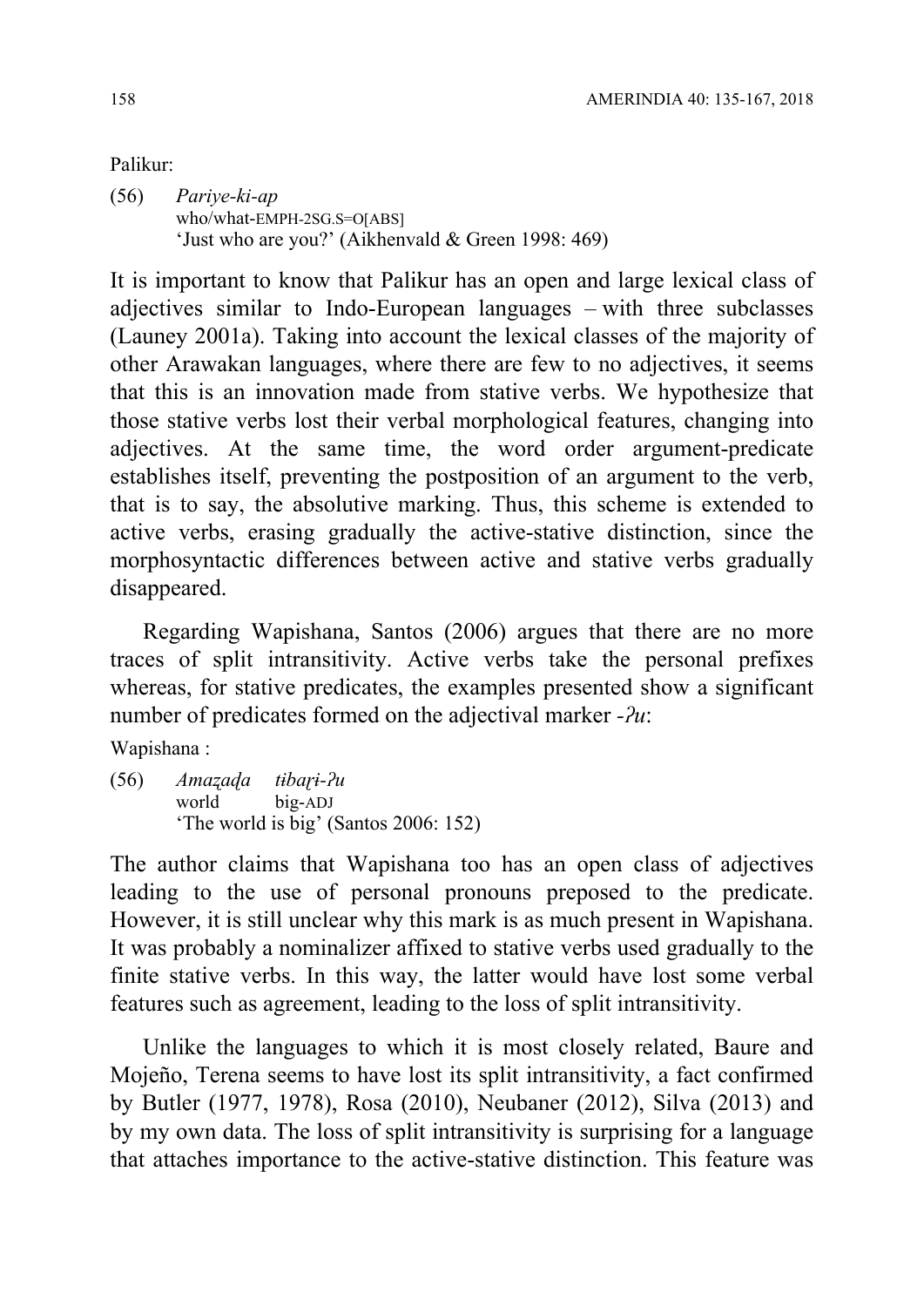already pointed out by Butler (1977) with the different motivations including special active or stative morphemes – example (55) – and by the use of a lot of copulas and auxiliaries – as in  $(56)$  and  $(57)$ :

Terena:

- (57)a. *Ngasaxo-ti*  1SG.NOM.be.cold-IMPF 'I am cold'
	- b. *Ngasaxo-k-ena-ti*  1SG.NOM.be.cold-EP-STAT-IMPF 'I am sensitive to the cold'
- (58) *Mahopi ngoye*  be.naked 1SG.NOM.AUX 'I am naked'
- (59) *Yomomo-pi ngoe*  mud-be.covered.with 1SG.NOM.AUX 'I am covered with mud'

Besides, I suggest that the imperfective -*ti* was originally a possession marker that acquired properties of nominalization. In this way, the nominalized predicates would have used, as the single argument, a pronoun, like in Achagua or Piapoco. Thus, the absolutive marking would have been less and less frequent because of the use of free pronouns with the nominalized predicates.

A good example of the inclination of Terena towards an accusative system is the possibility of substituting the personal prefixes by pronouns. Nevertheless, as Neubaner (2012) pointed out, they cannot co-occur.

Achagua had conserved a split intransitivity phenomenon at least until the 18th century, a fact confirmed by Neira & Rivero (1762)'s data. However, the works of Meléndez (1989; 1994 and 1998) and Wilson (1992) show no single example of split intransitivity.

The principal hypothesis concerning the loss of this phenomenon is the competition between finite forms and non-finite forms. The data of Meléndez and Wilson show that a lot of examples include nominalized verbs. This kind of predicates is used as a modifier of an NP, whether it is a personal pronoun or a noun.

Finally, Resigaro is a language that has lost its split intransitivity during the 20th century, according to Seifart (2011). The author advances the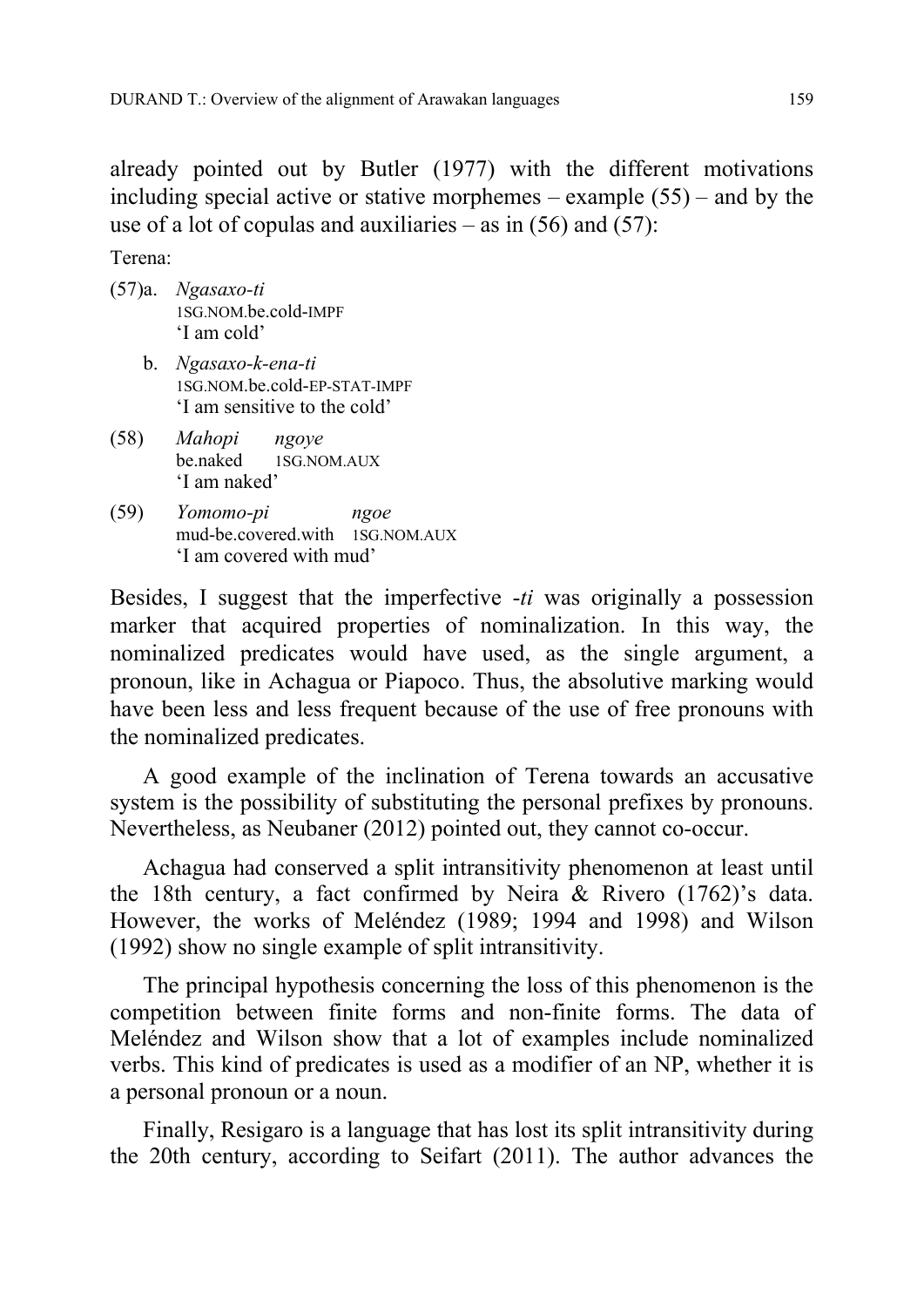hypothesis that this change resulted from language contact with Bora, from the Witoto family. To exemplify it, he compares a variety spoken in the 1920s and 1930s with the contemporary variety, and showed that the absolutive marker that could have been in some intransitive predicates has been replaced by a preposed pronoun or a prefix:

| Resigaro from the 20s-30s                    |                              | Current Resigaro                               |               |
|----------------------------------------------|------------------------------|------------------------------------------------|---------------|
| Tsa-mi<br>PRO3SG.NF-RECPST<br>'He was drunk' | kamā-gi<br>drunk-3SG.NF[ABS] | Tsa-mi<br>PRO3SG.NF-RECPST<br>'He was drunk'   | kamú<br>drink |
|                                              |                              | Gi-kamú<br>3SG.NF[NOM]-drink<br>'he was drunk' |               |

Table 3: Argument differences between Resigaro from the 20s-30s and current Resigaro

Nevertheless, Seifart does not give details of the non-verbal predications that could bear the absolutive agreement. On the contrary, Allin's work (1976) shows various examples of stative predicates with postposed pronouns:

Resigaro:

- (60) *Nii maaɁtsa no*  not tired I 'I am not tired' (Allin 1976: 239)
- (61) *Do-náadó-neé tsó*  her-sister-with she 'She is with her sister' (Allin 1976: 257)

Those examples demonstrate that further investigations are needed to verify if those pronouns have a fixed syntactic position characteristic of an absolutive agreement. Anyway, it surely must not be an extended phenomenon, which is why we must consider that Resigaro is mainly NOM-ACC, maybe completely.

Finally, Nanti has been considered by Michael (2008) to be NOM-ACC language, with merely some traces of split intransitivity as marginal instances. It is true that Matsigenka, its closest related language in the Kampan branch, does not show such prolific split intransitivity as in Ashaninka, Ashéninka or even Nomatsigenga. Nanti speakers are more isolated than the other Kampan speakers, so the loss of split intransitivity cannot be explained by language contact with Spanish. It can be said then that this loss is due to an internal evolution, maybe an influence of a NOM-ACC syntax on the NOM-ABS morphology. The same evolution is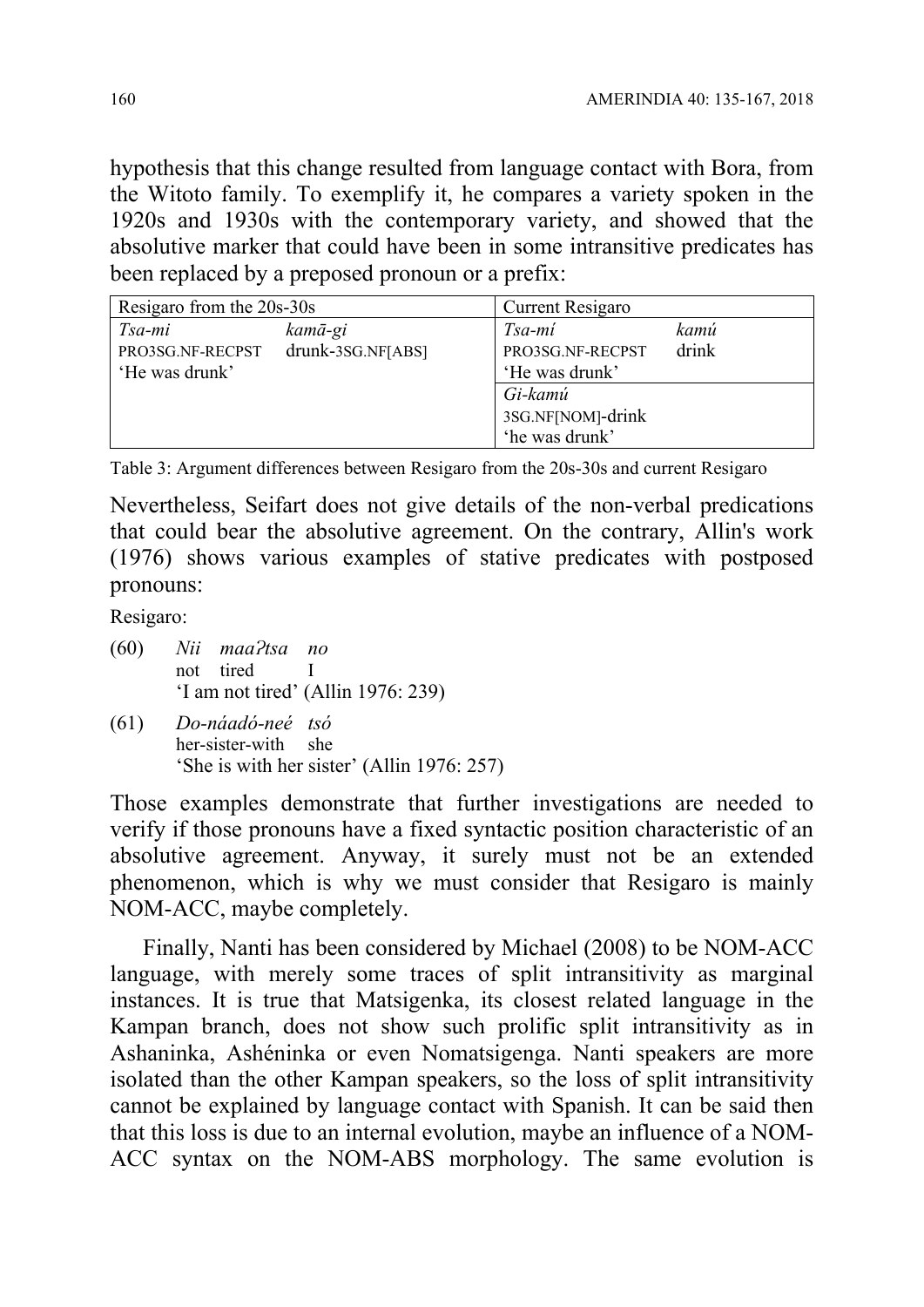occuring in Matsigenka at a later stage, given that this language still bears split intransitivity.

# **5. Conclusion**

This overview has shown the great diversity of Arawakan languages regarding alignment in general and split intransitivity in particular. The two principal types of split intransitivity can be encountered – the lexical extended split is the most prevalent –, with numerous lexical and grammatical motivations, mostly coexisting. Some splits even occur with transitive verbs, as in the Caribbean branch. Besides, the appearance of the NOM-ACC and the tripartite alignments inside the Arawakan family provides us more information about the diachronic evolution of alignment, in particular concerning the disappearance of some morphological features. Furthermore, this evolution is highly related to language contact, since morphosyntactic features directly related to alignment can be borrowed from neighboring languages, as in Tariana.

The results obtained are resumed in the next table. The languages are annotated with !, symbolizing a highly threatened language, and †, an extinct language. Where a NOM-ABS alignment is present, the type of split is specified. I am aware that the alignments of some languages – Kawiyari, Yawalapiti, Enawene-nawe – have not been properly confirmed yet. However, there is no actual study on these nearly undocumented and highly endangered languages, which is why the lack of data will remain. Consequently, it appears preferable to presume their alignment for the moment. Further work is needed to confirm or disconfirm them.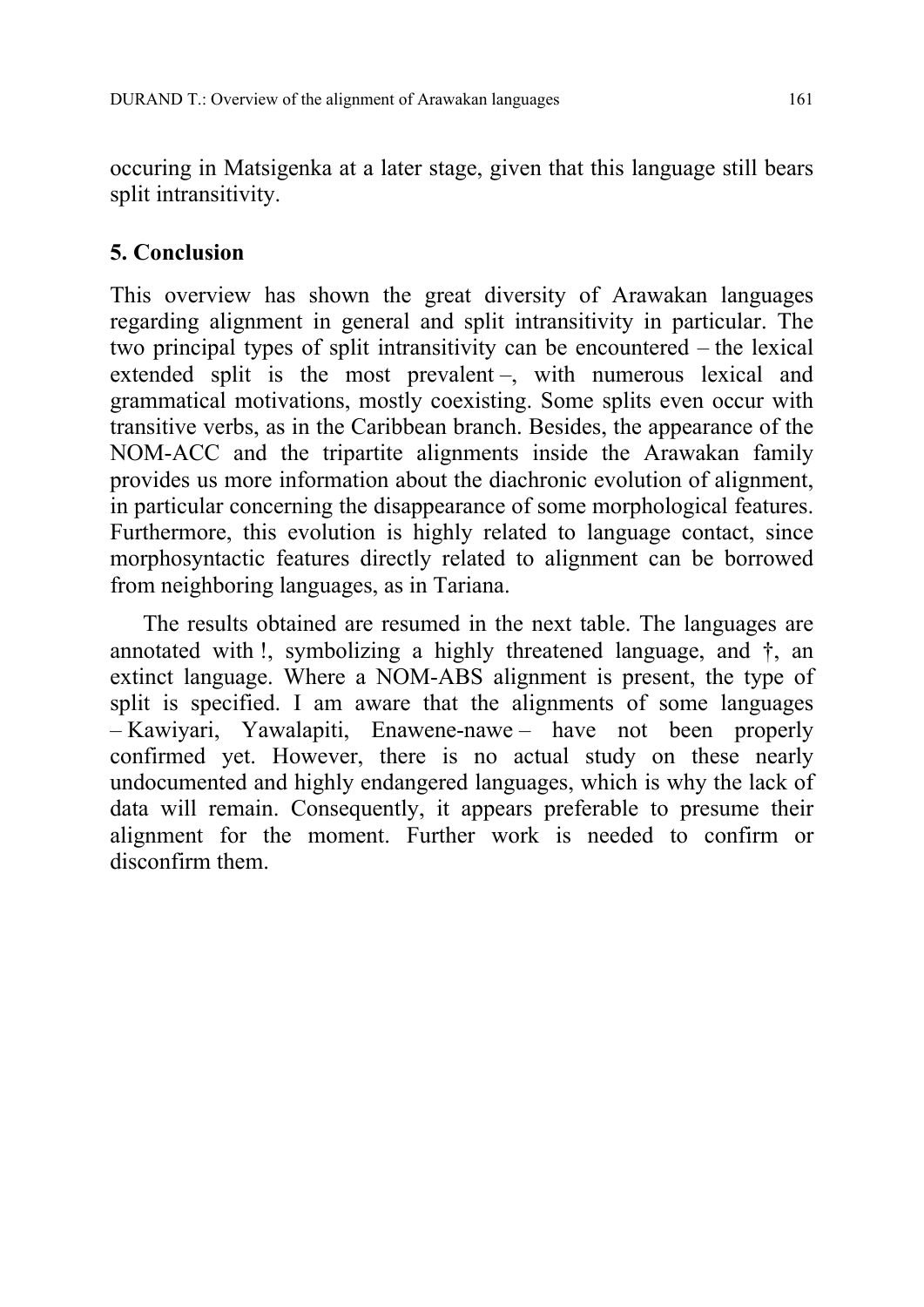| Languages            |                     | Alignment                                               |  |
|----------------------|---------------------|---------------------------------------------------------|--|
| Septentrional Arawak | Palikur             | NOM-ACC                                                 |  |
|                      | Garifuna            | Grammatical split                                       |  |
|                      | Lokono              | <b>Extended</b> split                                   |  |
|                      | Wayuu               | Grammatical split                                       |  |
|                      | !Añun               |                                                         |  |
|                      | Wapishana           | NOM-ACC                                                 |  |
|                      | †Bahuana            | Extended split                                          |  |
|                      | !Resigaro           | NOM-ACC with some possible<br>remains of extended split |  |
|                      | Yukuna              | Extended split                                          |  |
|                      | Achagua             | NOM-ACC                                                 |  |
|                      | Piapoco             | Extended split                                          |  |
|                      | !Tariana            | Extended split and tripartite                           |  |
|                      | !Kawiyari           | Transcategorial split                                   |  |
|                      | Kurripako           | Extended split                                          |  |
|                      | Warekena            |                                                         |  |
|                      | !Bare               |                                                         |  |
|                      | Baniwa from Guainia |                                                         |  |
|                      | †Yavitero           |                                                         |  |
|                      | †Maipure            | Transcategorial split                                   |  |
| Meridional Arawak    | Yanesha             | Extended split                                          |  |
|                      | !Chamikuro          |                                                         |  |
|                      | Wauja               | Lexical split                                           |  |
|                      | Mehinaku            |                                                         |  |
|                      | !Yawalapiti         |                                                         |  |
|                      | Paresi              | Extended split and tripartite                           |  |
|                      | Enawene-nawe        |                                                         |  |
|                      | Terena              | NOM-ACC                                                 |  |
|                      | !Kinikinau          |                                                         |  |
|                      | !Baure              | Transcategorial split                                   |  |
|                      | Mojeño trinitario   |                                                         |  |
|                      | Yine                |                                                         |  |
|                      | Apurinã             | Extended split                                          |  |
|                      | !Iñapari            |                                                         |  |
|                      | Ashaninka Tambo-Ene | Grammatical split                                       |  |
|                      | Asheninka Perene    |                                                         |  |
|                      | !Caquinte           |                                                         |  |
|                      | Matsigenka          |                                                         |  |
|                      | Nomatsigenga        |                                                         |  |
|                      | !Nanti              | NOM-ACC                                                 |  |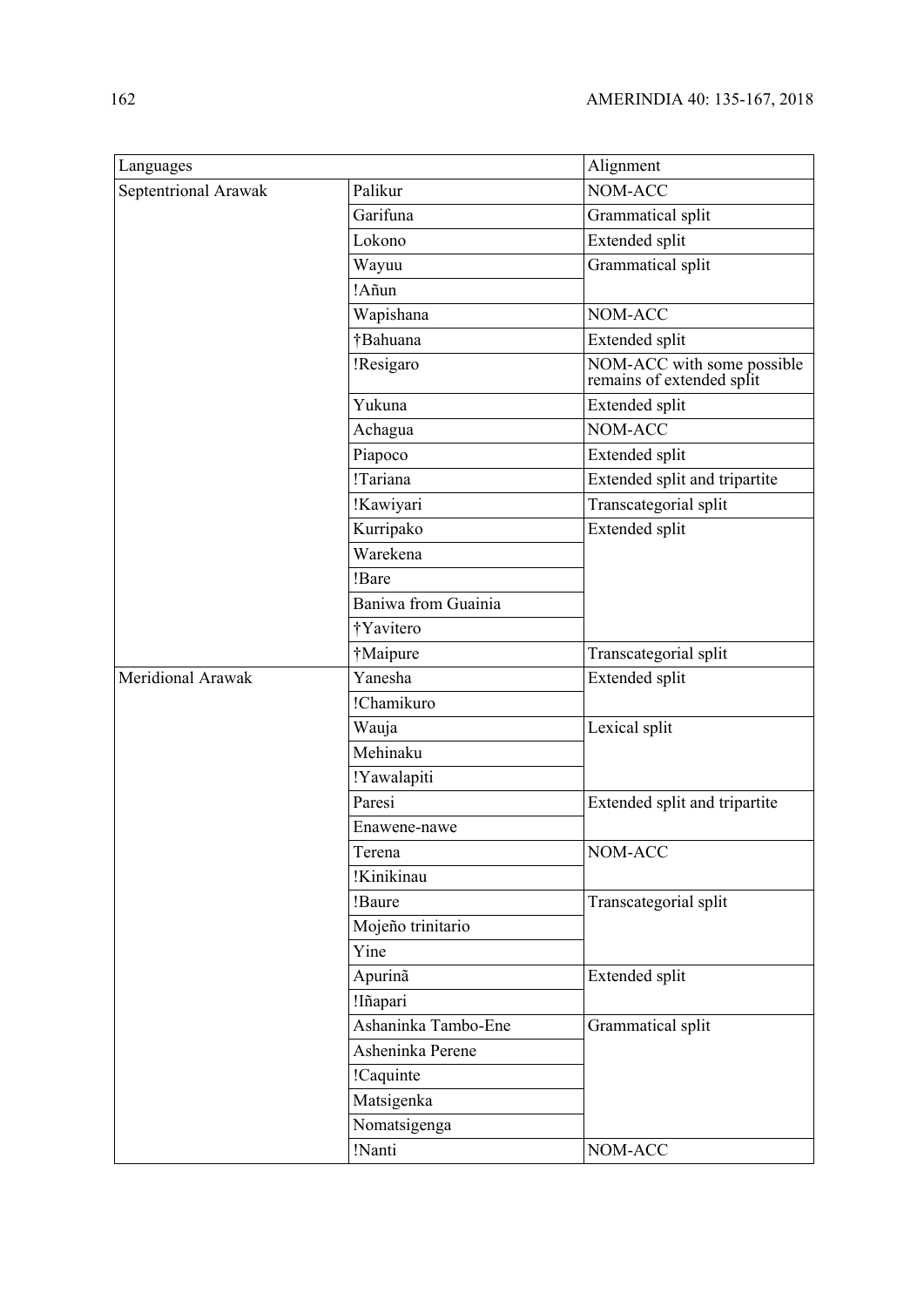| ABS             | absolutive         | LOC           | locative          |
|-----------------|--------------------|---------------|-------------------|
| <b>ACC</b>      | accusative         | M             | masculine         |
| <b>ACT</b>      | active             | N             | neuter            |
| ADJ             | adjective          | NF            | non-feminine      |
| ATTR            | attributive        | <b>NOM</b>    | nominative        |
| AUGM            | augmentative       | $\mathcal{O}$ | object            |
| AUX             | auxiliary          | <b>PERF</b>   | perfective        |
| <b>COMPL</b>    | completive         | PL            | plural            |
| <b>DEM</b>      | demonstrative      | <b>POSS</b>   | possessive        |
| <b>DIM</b>      | diminutive         | PRED          | predicate marking |
| DIR.S           | directional.source | <b>PRIV</b>   | privative         |
| EP              | epenthetical       | <b>PRO</b>    | pronoun           |
| F               | feminine           | <b>PROG</b>   | progressive       |
| <b>FUT</b>      | future             | <b>REAL</b>   | realis            |
| <b>FUT.CERT</b> | certain future     | <b>RECPST</b> | recent past       |
| <b>GEN</b>      | genitive           | SG            | singular          |
| <b>GER</b>      | gerund             | <b>STAT</b>   | stative           |
| <b>IMPF</b>     | imperfective       | <b>SUPERL</b> | superlative       |
| <b>IRR</b>      | irrealis           | TH            | thematical        |
| <b>LNK</b>      | linker             | <b>VOL</b>    | volitional        |

#### **Abbreviations**

### **References**

- Aikhenvald, Alexandra. 1998. Warekena. *Handbook of Amazonian Languages*, D. Derbyshire & G. Pullum (eds), 4: 225-439. Berlin: Mouton de Gruyter.
- Aikhenvald, Alexandra. 1999. The Arawak language family. *The Amazonian Languages*, R.M.W Dixon & A.Y. Aikhenvald (eds), 65- 105. Cambridge: Cambridge University Press.
- Aikhenvald, Alexandra. 2001. Non-canonically marked arguments in North Arawak languages of South America. *Noncanonically marked subjects and objects*, A.Y. Aikhenvald, R.M.W. Dixon & M. Onishi (eds), 177-199. Amsterdam: John Benjamins.
- Aikhenvald, Alexandra. 2004. The adjective class in Tariana. *Adjectives: a crosslinguistic typology*, R.M.W. Dixon & A.Y. Aikhenvald (eds), 97- 124. Oxford: Oxford University Press.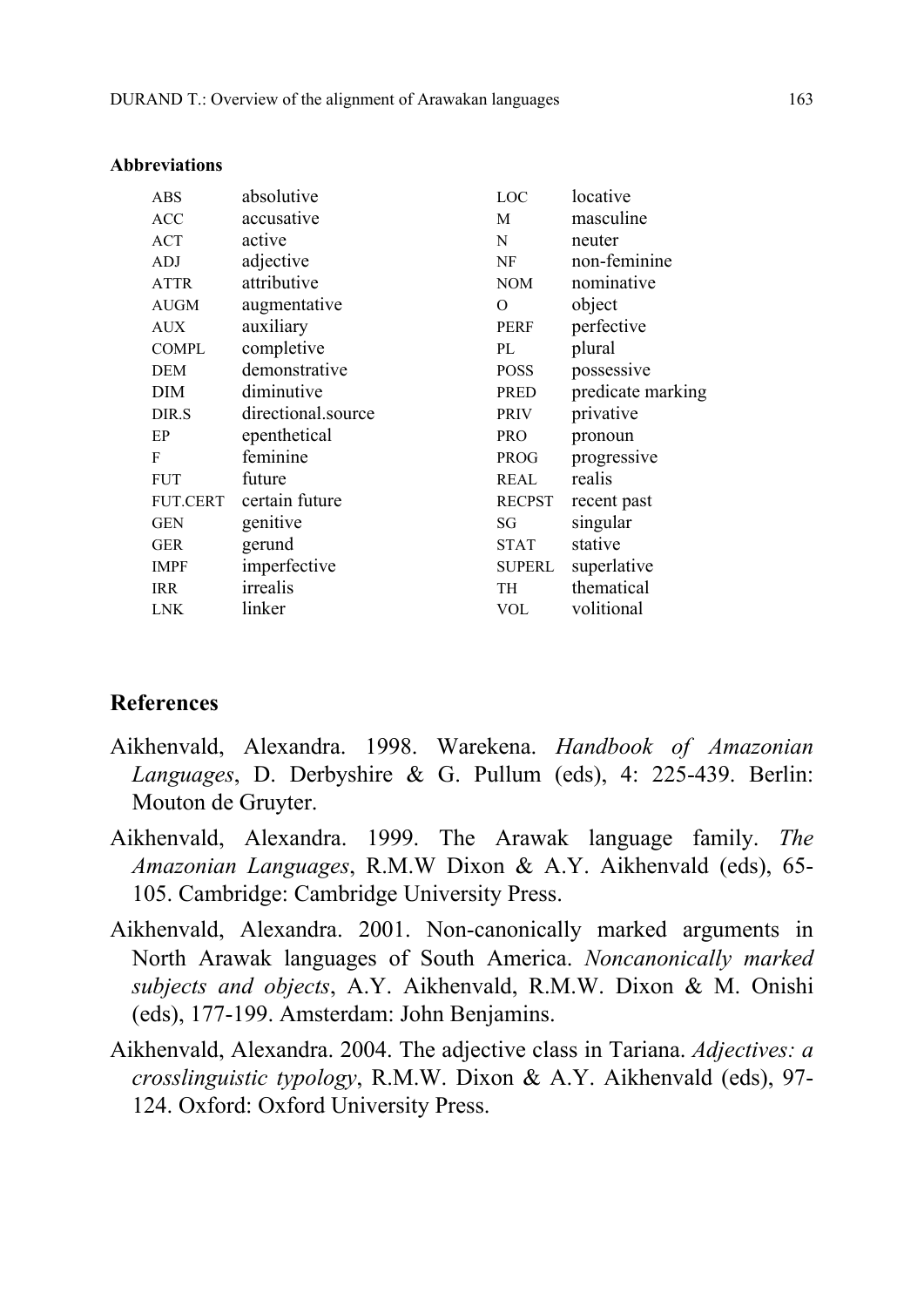- Aikhenvald, Alexandra & Green, Diana. 1998. Palikur and the typology of classifiers. *Anthropological Linguistics* 40(3): 429-80.
- Allin, Trevor R. 1976. A Grammar of Resigaro. PhD dissertation, University of St. Andrews.
- Alvarez, José. 2010. Definitud y foco en las conjugaciones subjetiva y objetiva del guajiro. Bogotá: Portal de lenguas de Colombia: diversidad y contacto.
- Brandão, Ana Paula Barros. 2010. Verb morphology in Paresi-Hality*.*  Master dissertation, University of Texas, Austin.
- Brandão, Ana Paula Barros. 2014. A reference grammar of paresi-haliti (arawak). PhD dissertation, University of Texas, Austin.
- Butler, Nancy. 1977. Derivação verbal em Terena. *SIL-Série Lingüística* 7: 73-100.
- Butler, Nancy. 1978. *Modo, extensão temporal, tempo verbal e relevância contrastiva na língua terena*. Brasilia: SILEL.
- Chagas, Angela Fabiola Alves. 2012. Estrutura argumental dos verbos descritivos Apurinã. *Liames* 12: 103-122.
- Creissels, Denis. 2008. Remarks on split intransitivity and fluid intransitivity. *Empirical Issues in Syntax and Semantics 7*, Bonami, O. & P. Cabredo Hofherr (eds), 139-168. Paris. <http://www.cssp.cnrs.fr/eiss7/creissels-eiss7.pdf>
- Danielsen, Swintha. 2007. *Baure. An Arawak language of Bolivia.* Indigenous Languages of Latin America 6. Leiden: CNWS.
- Danielsen, Swintha & Granadillo, Tania. 2008. Agreement in two Arawak languages: Baure and Kurripako. *The typology of semantic alignment*, S. Wichmann & M. Donohue (eds), 396-411. Oxford: Oxford University Press.
- Dixon, Robert M. W. 1979. Ergativity. *Language* 55(1): 59-138.
- Facundes, Sidney da Silva. 2000. The language of the Apurinã people of Brasil (Maipure/Arawak). PhD dissertation, University of New York, Buffalo.
- Granadillo, Tania 2006. An ethnographic account of language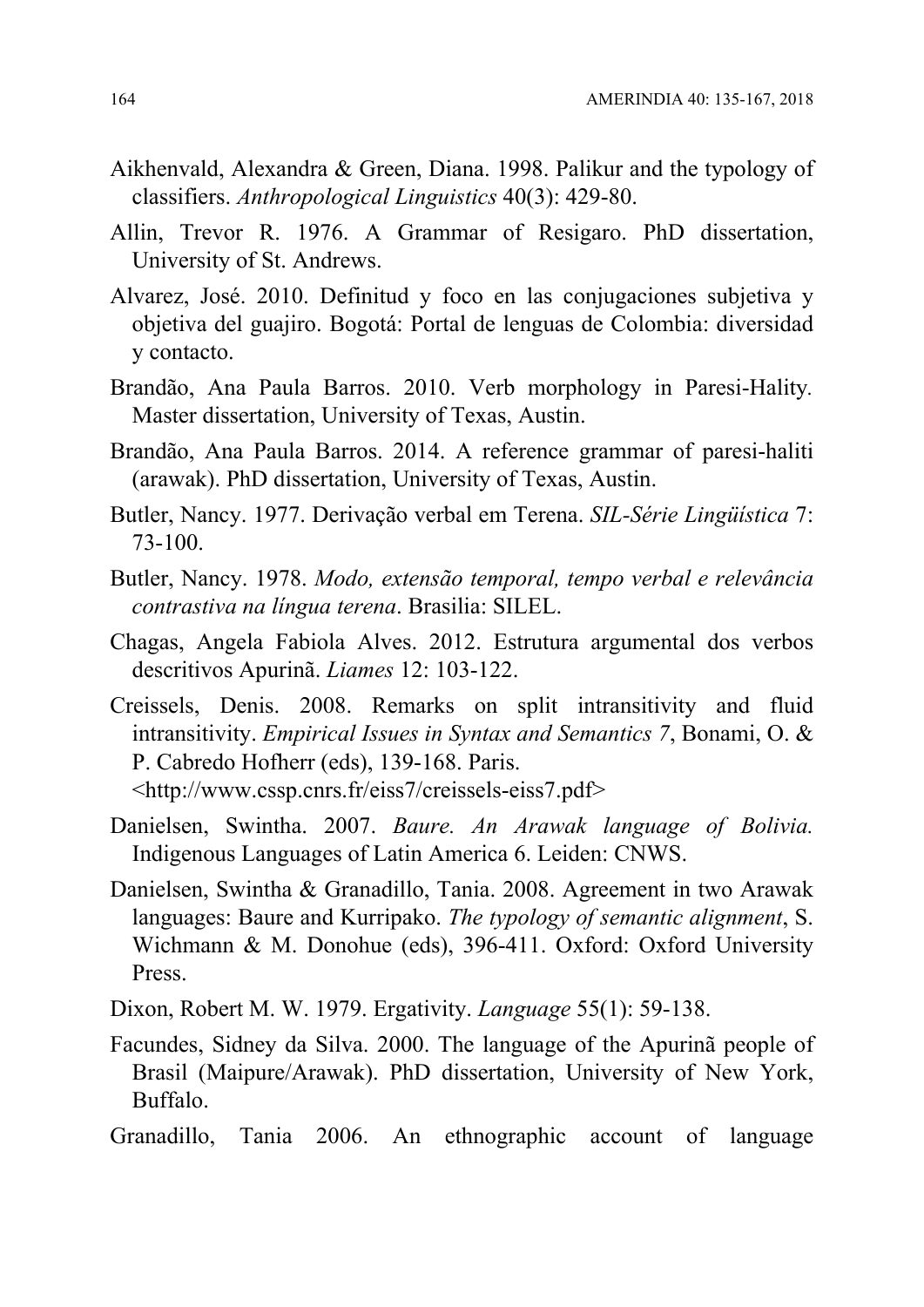documentation among the Kurripako of Venezuela. PhD dissertation, University of Arizona, Tucson.

- Hanson, Rebecca. 2010. A Grammar of Yine (Piro). PhD dissertation, La Trobe University, Melbourne.
- Heitzman, Allene. 1991. Tiempo y lugar en la narrativa del ashéninca pajonalino. *Revista Latinoamericana de Estudios Etnolingüísticos* 6: 113-32.
- Launey, Michel. 2001a. A propos de l'opposition verbo-nominale en Palikur. *Amerindia* 26-27: 17-50.
- Launey, Michel. 2001b. *Eléments de grammaire Palikur.* Cayenne: Ibis Rouge éditions.
- Lazard, Gilbert. 1994. *L'actance*. Paris: Presses Universitaires de France.
- Meléndez Lozano, Miguel Angel. 1989. El nominal en achagua. *Lenguas Aborígenes de Colombia*, Serie Descripciones 4: 3-66.
- Meléndez Lozano, Miguel Angel. 1994. Esquemas sintácticos de la predicación e interpretación semántica de la lengua achagua. *Bulletin de l'IFEA* 23(3): 465-79.
- Meléndez Lozano, Miguel Angel. 1998. *La lengua achagua, estudio gramatical*. CCELA, UNIANDES. Vol. 11. Lenguas Aborigenes de Colombia, Descripciones. Bogotá: Colciencias/Universidad de los Andes.
- Merlan, Francesca. 1985. Split-intransitivity: Functional oppositions in intransitive inflection. *Grammar inside and outside the clause*, J. Nichols & A. Woodbury (eds), 324-62. Cambridge: Cambridge University Press.
- Michael, Lev D. 2001. Reported speech, experience, and knowledge in an Amazonian society: the Nanti of Southeastern Peru. *Texas Linguistic Forum* 44(2): 363-72.
- Michael, Lev D. 2008. Nanti evidential practice: Language, knowledge, and social action in an Amazonian society. PhD dissertation, University of Texas, Austin.
- Michael, Lev D. 2014. The Nanti reality status system: Implications for the typological validity of the realis/irrealis contrast. *Linguistic Typology* 18(2): 251-88.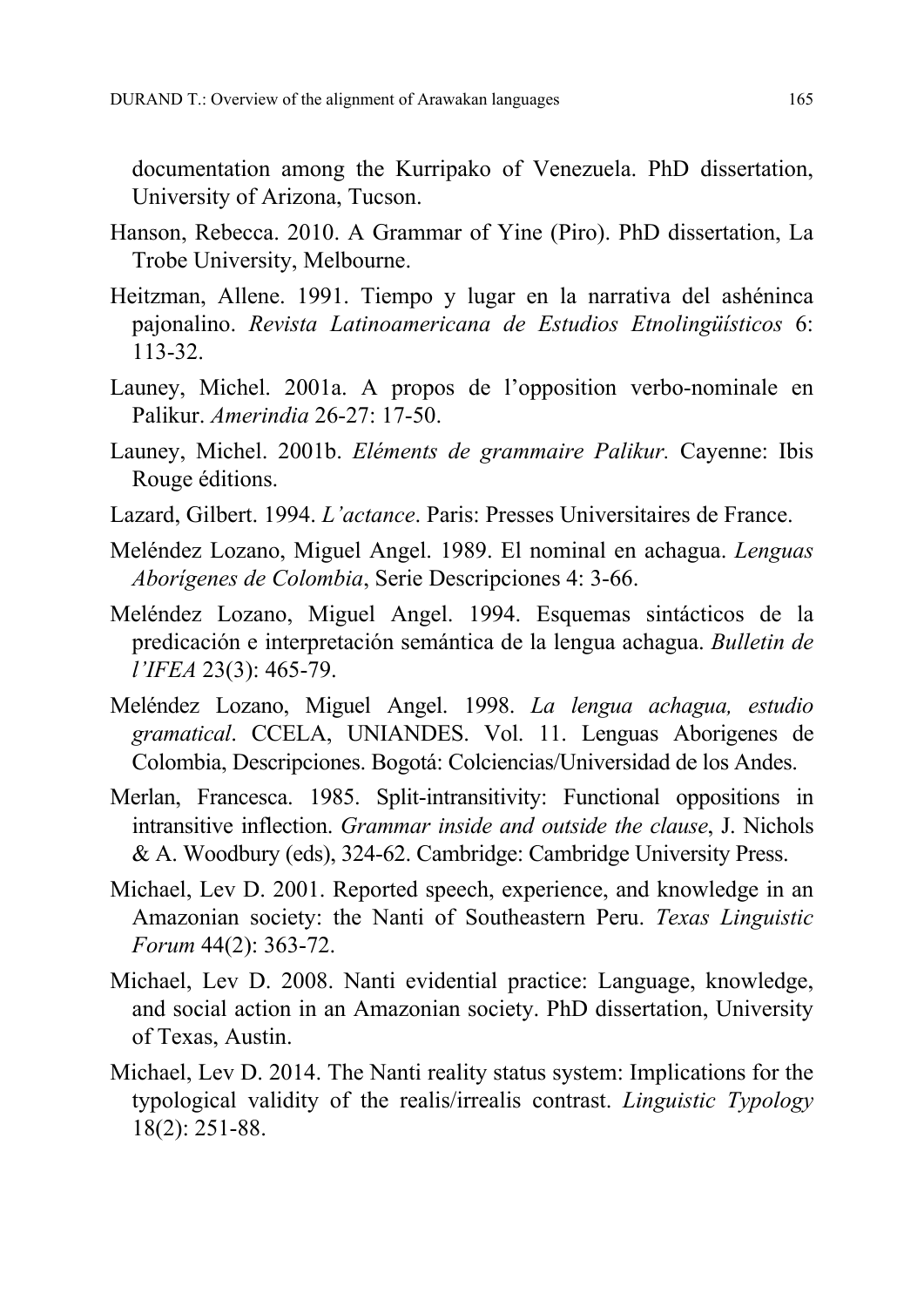- Michael, Lev & Granadillo, Tania (eds). 2014. *Negation in Arawak Languages*. Leiden/Boston: Brill.
- Mithun, Marianne. 1991. Active/Agentive case marking and its motivations. *Language* 67(3): 119-36.
- Mujica, Mitzila Isabel Ortega. 1992. Aspectos fonológicos e gramaticais da língua Yawalapití (Aruak). Master dissertation, Campinas University.
- Neira, Alonso & Juan Rivero. 1762. *Arte y Vocabulario de la Lengua Achagua. Doctrina Christiana de uno y otro sexo é instrucción de Cathecumenos.* San Juan Franco.
- Neubaner, Gardenia Barbosa Nascimento. 2012. Aspectos gramaticais da língua Terena. Master dissertation, Universidade Federal do Mato Grosso, Belo Horizonte.
- O'hagan, Zachary. 2015. « La intransitividad escindida en caquinte ». Conference on Indigenous Languages of Latin America VII, October 29, Austin.
- Ortiz, Diego, Domingo Aguilera & Elda Marecos. 1990. *Hablemos el guarani: curso completo en cuatro niveles para extranjeros*, vol. 1. Asuncion: CEPAG.
- Parker, Stephen. 1994. *Datos adicionales del idioma chamicuro*. Yarinacocha: ILV.
- Parker, Stephen. 2010. *Chamicuro data: morphophonemic paradigms. Datos del chamicuro: paradigmas morfofonémicos*. Dallas: SIL.
- Patte, Marie France. 2014. Negation in Guianese Lokono/Arawak. *Negation in Arawak languages*, L. Michael & T. Granadillo (eds), 54- 73. Leiden/ Boston: Brill.
- Payne, David. 1991. A classification of Maipuran (Arawakan) languages based on shared lexical retentions. *Handbook of Amazonian languages*, D. Derbyshire & G. Pullum (eds), 3: 355-499. Berlin: Mouton de Gruyter.
- Payne, David. & Payne, Judith. 2005. The pragmatics of split intransitivity in asheninka. *Revista Latinoamericana de Estudios Ethnolingüísticos* 10: 37-56.
- Payne, Thomas E. 1996. Estatividad y movimiento. *Serie Lingüística Peruana* 37: 221-68.